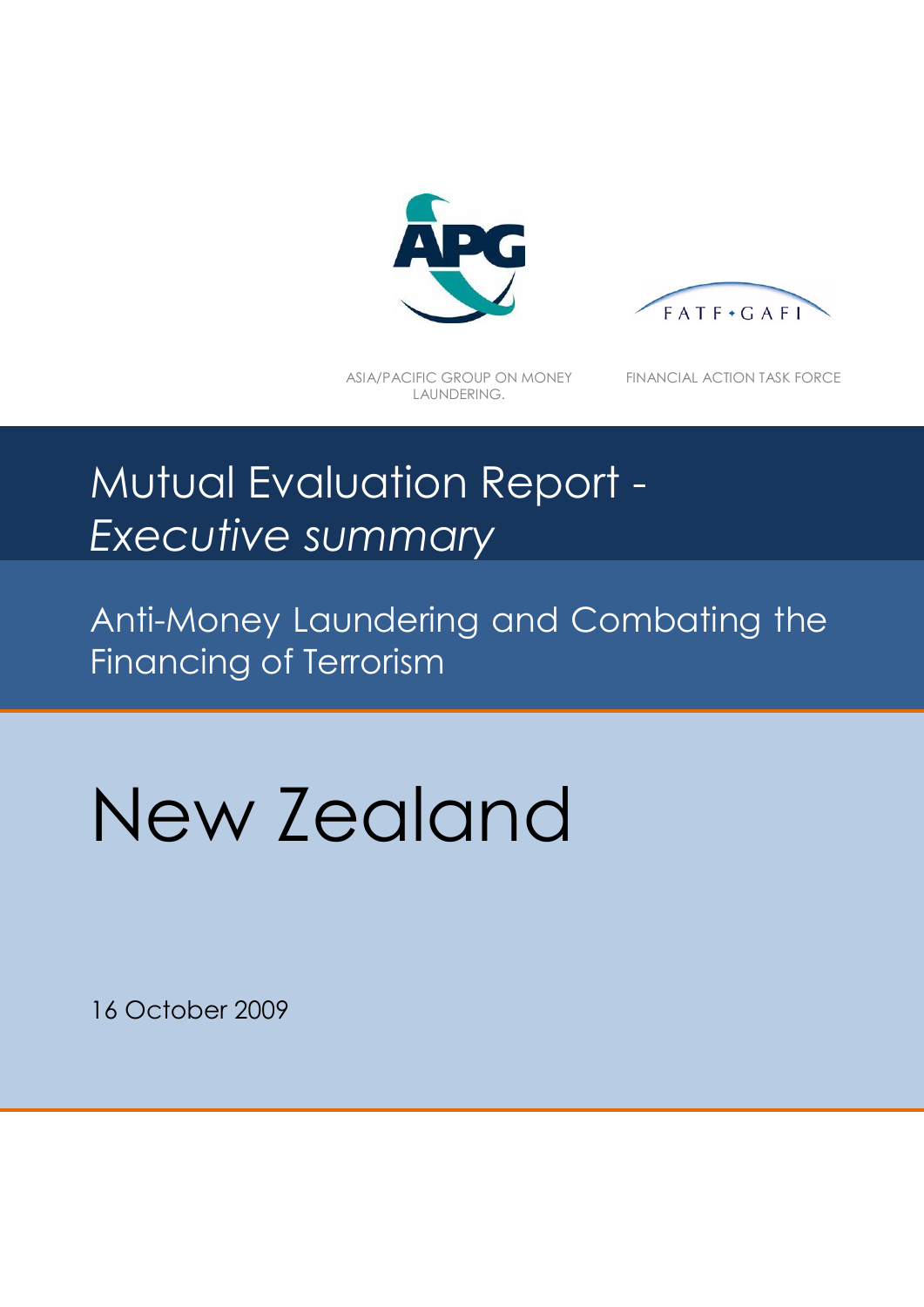New Zealand is a member of the FATF and the Asia-Pacific Group on Money Laundering (APG). This evaluation was conducted by the FATF and APG and was adopted as a 3rd mutual evaluation by the FATF at its Plenary on 16 October 2009.

© 2009 FATF/OECD and APG. All rights reserved.

No reproduction or translation of this publication may be made without prior written permission. Requests for permission to further disseminate, reproduce or translate all or part of this publication should be obtained from obtained from the FATF Secretariat, 2 rue André Pascal 75775 Paris Cedex 16, France (fax: +33 1 44 30 61 37 or e-mail: contact@fatf-gafi.org).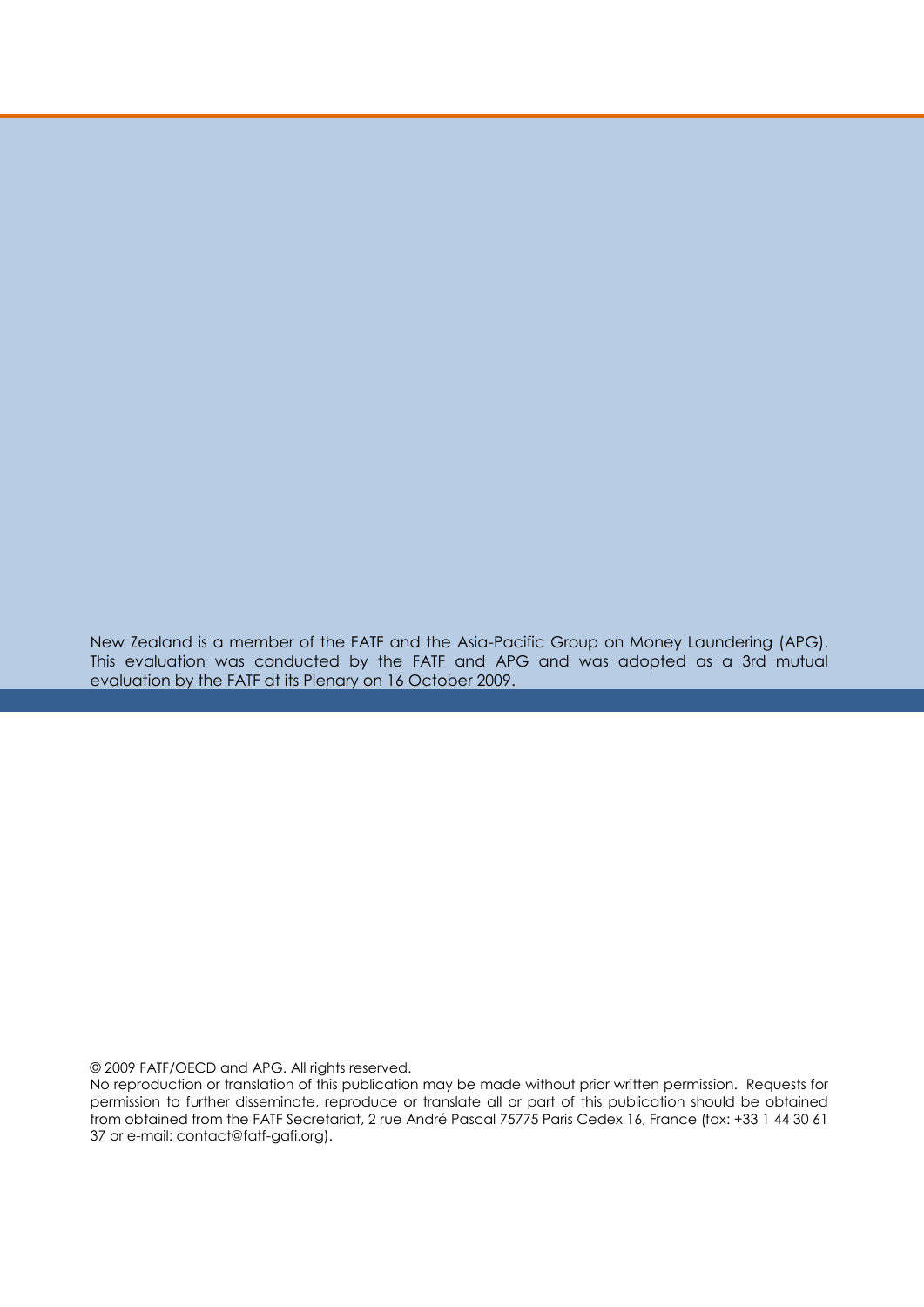# **MUTUAL EVALUATION REPORT OF NEW ZEALAND**

# **EXECUTIVE SUMMARY**

1. This report summarises the anti-money laundering (AML)/combating the financing of terrorism (CFT) measures in place in New Zealand as of the time of the on-site visit (20 April – 1 May 2009), and shortly thereafter. The report describes and analyses those measures and provides recommendations on how certain aspects of the system could be strengthened. It also sets out New Zealand"s levels of compliance with the Financial Action Task Force (FATF) *40+9 Recommendations* (see the attached table on the *Ratings of Compliance with the FATF Recommendations*).

## **1. Key Findings**

2. New Zealand, which is a member of both the FATF and the Asia-Pacific Group on Money Laundering (APG), has recently completed an extensive review of its AML/CFT regime, and the legal framework that underpins it. On 25 June 2009, the Anti-Money Laundering and Countering Financing of Terrorism Bill (AML/CFT Bill) was introduced in Parliament for its first reading. It was referred to Select Committee thereafter and reported back to Parliament on 14 September 2009.<sup>1</sup>

3. Between 2004 and 2008, 197 investigation files associated with money laundering were created. Over 75% of the files investigated by the New Zealand Police (NZ Police) over this period related to fraudassociated activity (predominantly Internet-banking fraud). Drug-related activity is the second most investigated offence associated with money laundering (ML), making up 10% of the total ML associated files. Other common predicates were robbery, theft, blackmail, and burglary.

4. Most money laundering occurs through the financial system; however, the complexity usually depends on the sophistication of the offenders involved. There appears to be a higher degree of sophistication in laundering the proceeds of crime now than in previous years. Since 2007, the purchase of real estate, the use of professional services and foreign exchange dealers have been popular means to launder funds. Prior to this, the majority of proceeds of crime were laundered through retail bank accounts.

5. The New Zealand authorities consider the risk of terrorist financing (FT) to be low. This assessment results from the investigation of all suspicious transaction reports (STRs) and suspicious property reports (SPRs) submitted to the financial intelligence unit (FIU) pursuant to the Terrorism Suppression Act (TSA). None of these investigations found any confirmed evidence of FT and, consequently, there have been no prosecutions or convictions for FT in New Zealand.

6. The ML offences are largely in line with international requirements, but for a few technical deficiencies. The statistics demonstrate that the offence is being actively enforced. The confiscation regime is generally sound, and is put to frequent and effective use. Confiscation without conviction (civil

<sup>&</sup>lt;sup>1</sup> The AML/CFT Bill was enacted on 15 October 2009.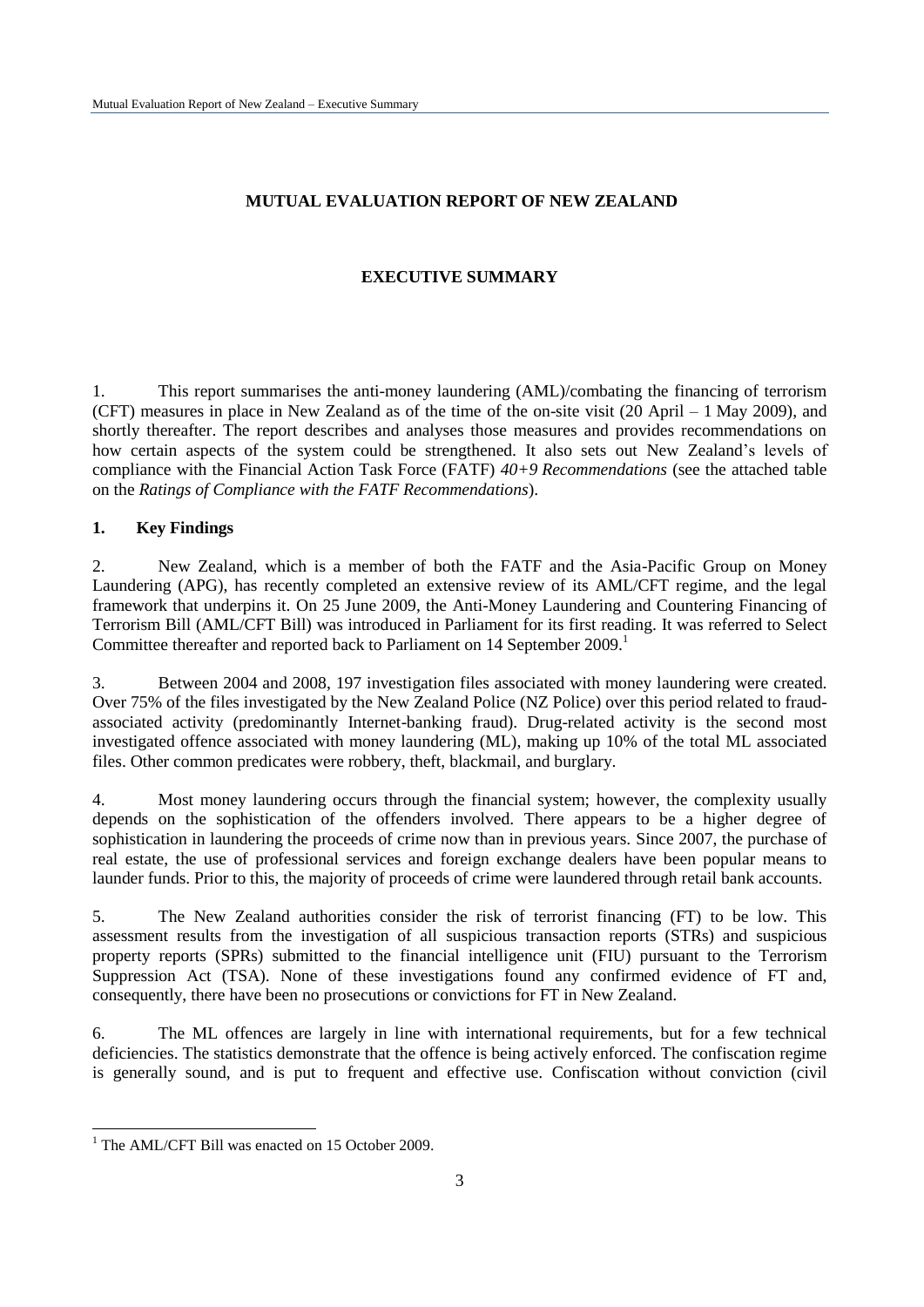forfeiture) is not currently available in New Zealand, but is provided for in the Criminal Proceeds (Recovery) Act, which will come into force on 1 December 2009.

7. The Ministry of Justice is the lead agency in New Zealand for AML/CFT measures. It is co-ordinating and implementing the current AML/CFT review that is being undertaken by the New Zealand Government. New Zealand has adequate and effective mechanisms in place for domestic co-ordination and co-operation, both at the policy and operational levels.

8. Overall, New Zealand"s measures relating to criminalisation, provisional measures, confiscation and international co-operation are quite robust. However, compliance with the FATF standards relating to preventive measures for both the financial and designated non-financial businesses and professions (DNFBP) sectors shows a number of essential gaps. Important elements are not addressed in either law, regulation, or other enforceable means. New Zealand"s AML/CFT reforms, which are meant to substantially address these issues, should be implemented as soon as possible.

9. Key recommendations made to New Zealand include: continue the initiated reforms of the AML/CFT system; ensure that the AML/CFT Bill currently before Parliament is enacted without undue delay<sup>2</sup> enabling the introduction of broader preventative measures applicable to all financial institutions and DNFBP; enhance regulation and supervision for AML/CFT purposes; ensure that the competent authorities which are ultimately designated to ensure compliance with AML/CFT requirements are provided with adequate funding, staff and technical resources, and AML/CFT training; introduce licensing requirements and comprehensive "fit and proper" criteria for all financial institutions (not just banks); and introduce effective, proportionate and dissuasive civil or administrative sanctions, applicable to financial institutions and DNFBP, for failure to comply with AML/CFT requirements.

#### **2. Legal systems and Related Institutional Measures**

10. New Zealand has criminalised money laundering under both the Crimes Act and the Misuse of Drugs Act. The offences cover the conversion or transfer, concealment or disguise, possession and acquisition of property in a manner that is largely consistent with the 1988 United Nations (UN) Convention against Illicit Traffic in Narcotic Drugs and Psychotropic Substances (Vienna Convention) and the 2000 UN Convention against Transnational Organised Crime (Palermo Convention). However, there are a few technical deficiencies in that proof of an additional purposive element is required where the ML is: i) a concealment or disguise unrelated to a conversion, and ii) the sole acquisition, possession and use of indirect proceeds. Also the use of direct proceeds by the predicate offender is not covered. It is not necessary that a person be convicted of a predicate offence to establish that assets are the proceeds of a predicate offence and convict someone of laundering such proceeds. New Zealand has adopted a combined threshold and list approach to predicate offences. All "serious offences" and "specified drug offences" are predicate offences for money laundering. All 20 designated categories of predicate offences are covered, albeit there is an insufficient range of offences related to illicit arms trafficking. There is also a broad range of ancillary offences to the money laundering offences. Liability for money laundering extends to both natural and legal persons and the requisite intentional element may be inferred from objective factual circumstances. Engaging in a ML offence is punishable by imprisonment up to seven years for natural persons. However, the range of sanctions for legal persons is not clear or demonstrated, and consequently, it cannot be considered to be effective, proportionate and dissuasive. The statistical figures (669 charges, 140 convictions, acquittals unknown, between 2004 and 2008) are proof of an active enforcement of the AML provisions; however, the effective enforcement of autonomous ML offences needs to be tested further.

<sup>2</sup> The AML/CFT Bill was enacted on 15 October 2009.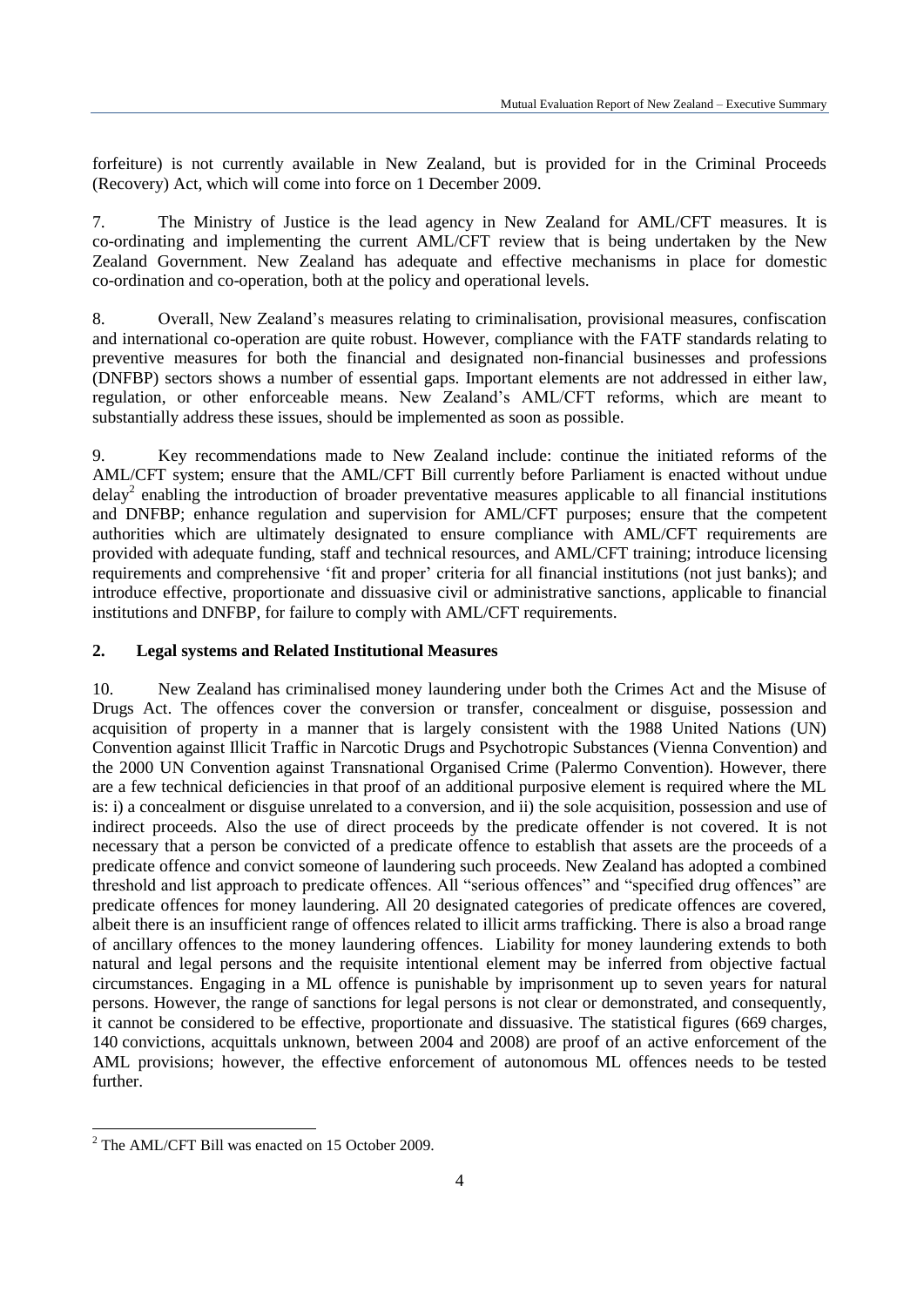11. Terrorist financing is criminalised pursuant to sections 8 to 10 of the TSA which prohibit the provision or collection of property for terrorist acts or for the benefit of a terrorist entity; and making property, or financial or related services available to a designated terrorist entity. This legal basis is robust and faithfully mirrors the provisions of the International Convention for the Suppression of the Financing of Terrorism (FT Convention). The definition of the term "funds" covers assets of every kind and it is not necessary for the prosecutor to prove that the funds collected or provided were actually used, in full or in part, to carry out or to attempt to carry out a terrorist act. The same broad range of ancillary offences for money laundering applies equally to the terrorist financing offences. Terrorist financing is punishable by a term of imprisonment not exceeding 14 years. Terrorist financing is a predicate offence for money laundering. To date, New Zealand has had no FT prosecutions or convictions. However, in New Zealand"s particular context (including its low crime rate, no instances of proven terrorist financing in the country, and relatively small population and financial sector), the absence of prosecutions and convictions cannot be considered as a negative finding.

12. New Zealand has implemented a system of conviction-based confiscation that provides for the forfeiture of proceeds from crime and instrumentalities used in the commission of a serious offence. Generally, the legal framework of the seizure and confiscation regime is adequate, and is put to frequent and effective use. There are appropriate legal instruments at the disposal of the law enforcement authorities to identify and trace criminal assets through the application of the Proceeds of Crime Act (POCA). The management and disposal of the seized/confiscated property is efficiently organised.

13. New Zealand implements the CFT provisions of United Nations Security Council Resolutions S/RES/1267(1999) and S/RES/1373(2001) primarily through the provisions in the TSA which create a freezing regime that relies on the use of offence provisions rather than restraining orders. In practice, property is *de facto* subject to freezing action from the moment it becomes known that the property relates to a UN or domestic designated terrorist entity. On top of that, anybody ("financial institution or other person") who is in possession or immediate control of property is required to file a suspicious property report (SPR) to the FIU where there are reasonable grounds to suspect that the property may be owned or controlled, directly or indirectly, by a designated terrorist entity, or is property derived or generated from such property. To date, no terrorist property has been detected, however, 54 SPRs have been filed to the FIU and were subject to further analysis and/or investigation. However, the results of this analysis and/or investigation showed that all reports were based on false name matches with the S/RES/1267(1999) list. The designation process for S/RES/1373(2001) involves preliminary examination by a designation committee that advances "statements of case" to designate an entity to the Prime Minister, who decides after consultation with the Attorney-General, to designate the entity as a terrorist entity in New Zealand. A foreign request for action is considered formally under this domestic designation procedure. New Zealand has not formally designated entities that are otherwise outside the scope of S/RES/1267(1999). The UN 1267 list of terrorist entities and any amendments are published in the Gazette and put on the NZ Police website, as well as notified by the police to financial institutions by way of e-mail. There are, however, some gaps in the communication network (particularly in relation to the DNFBP sectors) and, although some generic guidance has been provided concerning how and when to report, systemic clear and practical guidance on how to deal with transactions being effected outside of the traditional banking environment, and involving property other than funds, is definitely missing for the non-bank financial and other reporting sectors. Moreover, there is no adequate monitoring mechanism or arrangement in place in New Zealand for the banking sector and no monitoring at all of the other sectors, which is mainly due to the deficiencies in the supervisory regime.

14. The NZ Police Financial Intelligence Unit (the FIU) is a police FIU that was established within the NZ Police in 1996 and comes under the authority of the Police Commissioner. The FIU, which has been a member of the Egmont Group since 1997, is well-structured and funded, but is currently in need of further human resources. There are specific confidentiality provisions and security procedures in place to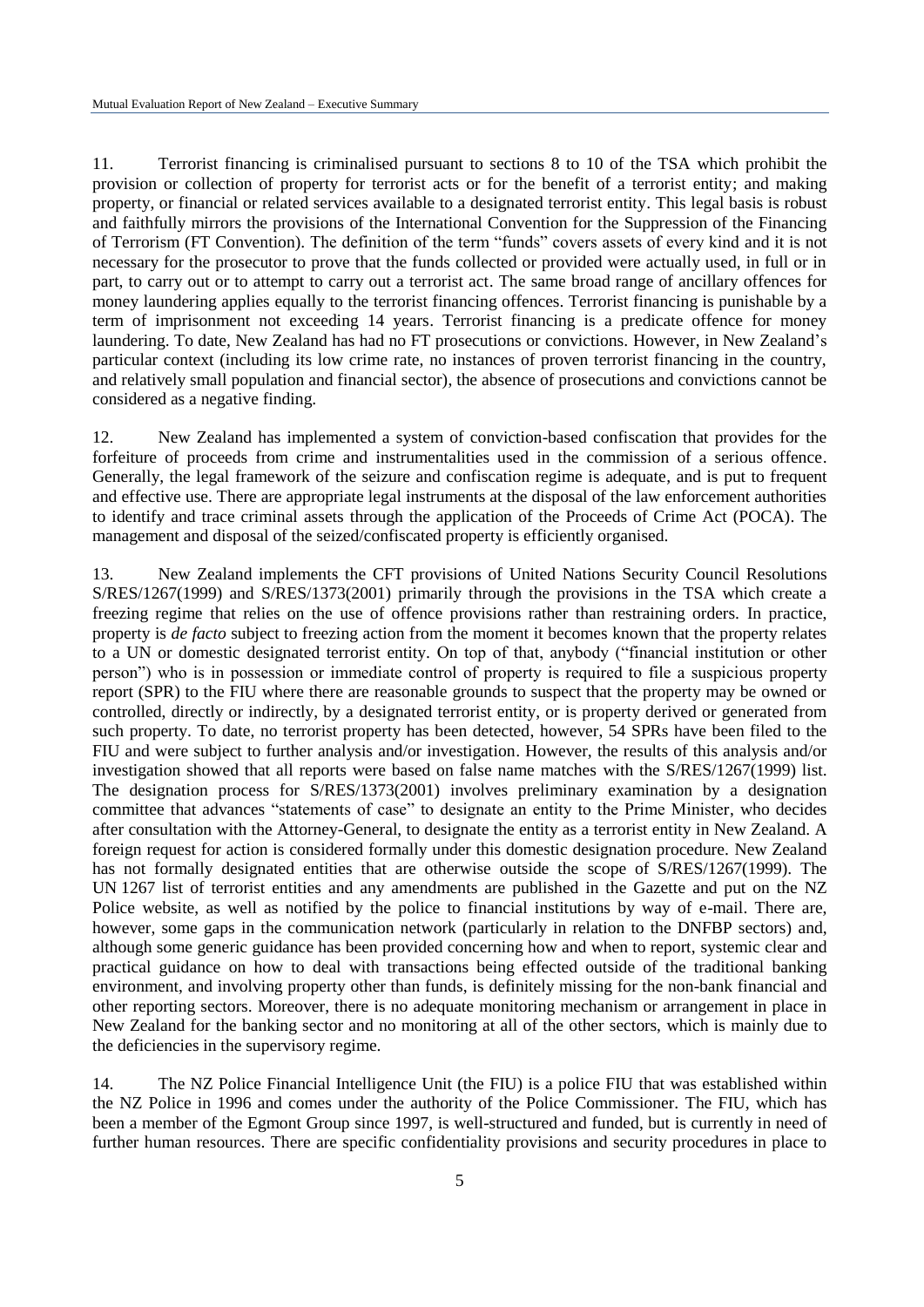guarantee the protection of the information by the FIU. The FIU has access to a wide range of financial, administrative and law enforcement information to enhance its ability to analyse STRs, SPRs and Border Cash Reports (BCRs). The FIU may request additional information from reporting institutions, but unless a court order is obtained, reporting institutions are not legally required to provide it. The FIU has issued guidelines, gives feedback to the reporting parties and holds an annual seminar on ML and financial crimes. Moreover, the FIU also publicly releases information periodically, including by issuing a newsletter (entitled "Money Talks") that provides statistics, typologies and information about the FIU"s activities.

15. The NZ Police does not have specialised units in charge of investigating solely ML cases. However, the following units of the NZ Police are particularly relevant to AML/CFT and are regularly involved in ML investigations: *i)* Criminal Investigations Branch; *ii)* Special Intelligence Groups; *iii)* Proceeds of Crime Units; and *iv)* Organised and Financial Crime Agency. In addition, the Serious Fraud Office (SFO), a government department established under the Serious Fraud Office Act (SFOA), is responsible for the investigation and prosecution of serious or complex fraud, and related money laundering. Law enforcement authorities in New Zealand have an adequate legal basis for using a wide range of investigative techniques including controlled deliveries, undercover operations, interceptions and other forms of surveillance that balance the need for law enforcement with the need to protect civil rights. Technically speaking, there are currently undue restrictions on the use of production orders to compel bank account records, customer identification records and other records maintained by financial institutions, however, the law enforcement authorities rely heavily on the use of a search warrant, which currently serves the purpose of obtaining this kind of information in New Zealand. The NZ Police conducted 197 investigations with an ML aspect during 2004 and 2008. There have been few stand-alone ML investigations so far and the effective enforcement of autonomous ML offences still presents a real challenge that needs to be tested further.

16. New Zealand operates a declaration system – Border Cash Reports (BCRs) for incoming and outgoing physical cross-border transportations of cash exceeding NZD 9 999.99 (or the equivalent in foreign currency) being carried by a person or in their accompanying baggage, however, it has not implemented a declaration or disclosure system in relation to physical cross-border transportations of bearer negotiable instruments (BNI), and currency or BNI through the mail or containerised cargo. There is no legal basis for Customs officers to request and obtain further information upon discovery of a false declaration or failure to declare. Moreover, there are currently no provisions to restrain cash or BNI solely on the basis of a false disclosure or non-disclosure. However, Customs officers have the ability to restrain any goods, including cash and BNI, where there is a suspicion that the goods are connected to ML/FT. The detection of non-compliance with the BCR reporting obligation is very low, and the Customs has never used its powers of seizure and restraint in the ML/FT context. The completed BCRs are collected by Customs officers at airports and other ports of entry or departure, and forwarded to the FIU, where they are entered and maintained on a computerised database and analysed. Failing to make a declaration as required (without reasonable excuse) is an offence punishable by a fine not exceeding NZD 2 000, however, this criminal sanction cannot be considered as effective, appropriate and dissuasive.

#### **3. Preventative Measures – Financial institutions**

17. New Zealand has implemented AML/CFT preventative measures through the application of the Financial Transactions Reporting Act (FTRA), the TSA and four related regulations. The AML/CFT requirements are further elaborated in several non-binding guidance documents – none of which fall within the FATF definition of "other enforceable means". These measures and requirements apply equally to the entire financial sector. However, it is not possible to establish whether preventative measures are being implemented effectively since there is no systematic monitoring of compliance through the supervisory system.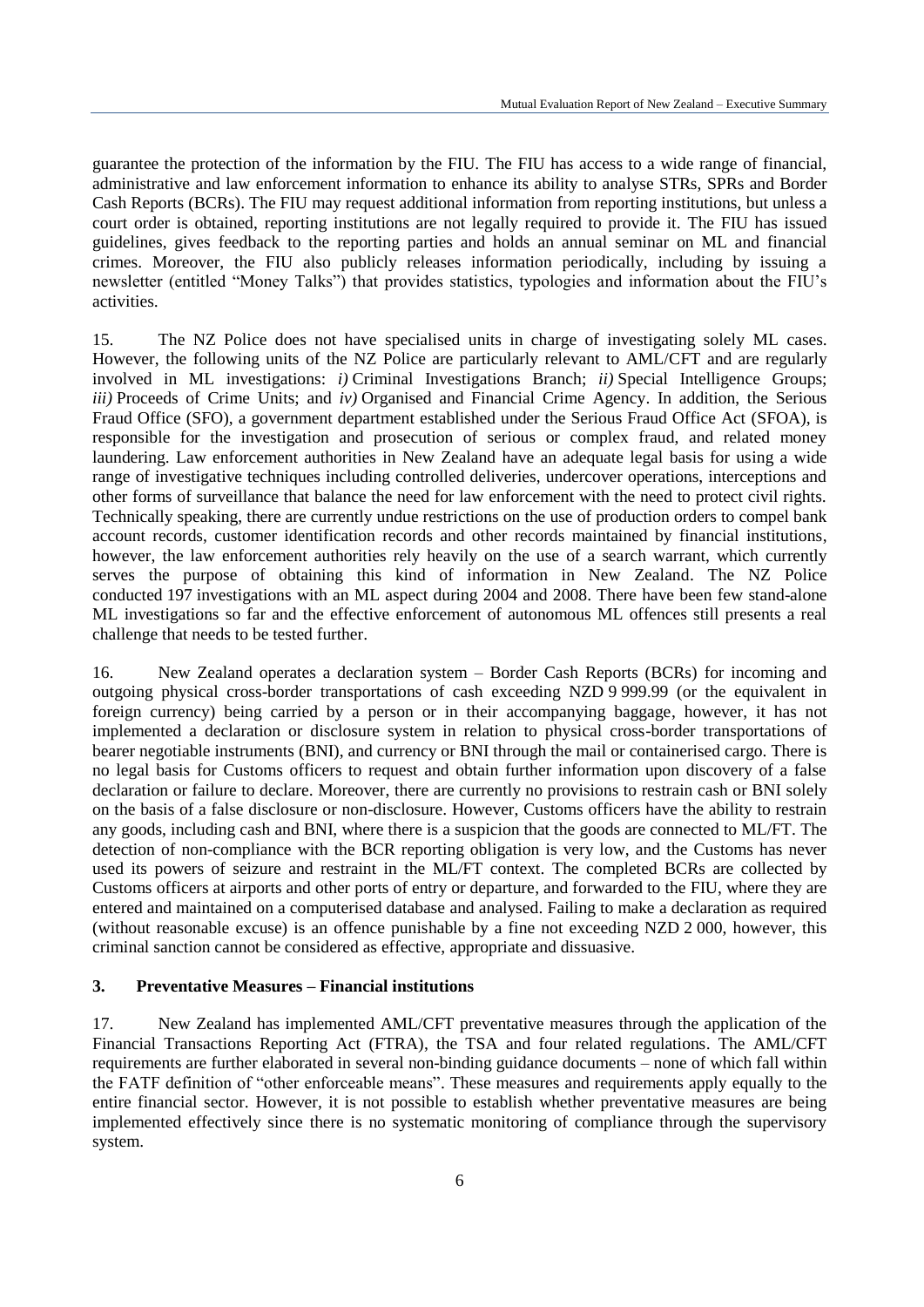18. Overall, New Zealand"s compliance with the FATF standards relating to customer due diligence (CDD) shows a number of essential gaps. Important elements are not addressed in either law, regulation, or other enforceable means. There is no legal requirement for financial institutions to have measures in place to: identify the beneficial owner; understand the ownership and control structure of the customer; identify and verify that natural persons acting on behalf of legal persons and purporting to act on behalf of the customer are authorised to do so; verify the status of a legal person or arrangement, including the provisions regarding the power to bind the legal person or arrangement; conduct ongoing due diligence on the business relationship to ensure that transactions being conducted are consistent with the institution"s knowledge of the customer, their business and risk profile, and source of funds; or perform enhanced due diligence for higher risk categories of customers, business relationships or transactions. Additionally, financial institutions are not required to identify: all facility holders (other than the principal facility holders) when there are three or more facility holders; when carrying out occasional transactions that are wire transfers below the NZD 9 999.99 threshold; and when the financial institution has doubts about the veracity or adequacy of previously obtained customer identification data. Financial institutions are only required to obtain information on the purpose and intended nature of the business relationship when the amount of "cash" involved in the transaction exceeds the prescribed amount (currently NZD 9 999.99). Where the customer's identity cannot be verified satisfactorily, financial institutions are not prohibited from opening accounts, commencing business relationships or performing transactions. Even though it is not explicitly stated, the application of the FTRA prevents financial institutions from keeping anonymous accounts or accounts in fictitious names, but the CDD requirements of the FTRA do not apply to accounts opened before the FTRA entered into force in 1996. In addition, there is a need for clarification of the verification requirements to ensure that the documents being used are reliable and from an independent source. Finally, the obligation to conduct CDD when the financial institution has a suspicion that the transaction may be related to an FT offence (apart from instances involving a person who has been designated by New Zealand or another country pursuant to S/RES/1267(1999) or S/RES/1373(2001)) is not clearly understood by all financial institutions. The AML/CFT Bill that has recently been introduced in Parliament will address deficiencies relating to Recommendation 5. The New Zealand authorities should ensure that this legislation is passed and enacted in due course.

19. There is no requirement for financial institutions to put in place appropriate risk management systems to determine whether a potential customer or beneficial owner is a politically exposed person and if so, to apply enhanced customer due diligence measures as outlined in Recommendation 6. Moreover, there are no specific enforceable requirements for financial institutions to perform enhanced CDD measures in relation to cross-border correspondent banking and other similar relationships, as outlined in Recommendation 7. Finally, there is no obligation on financial institutions to have policies in place to prevent the misuse of technology for ML/TF and to address any specific risk associated with non-face-toface business relationships or transactions.

20. The FTRA allows for the use of third parties or introduced businesses in some specific circumstances; however, financial institutions are not obliged to obtain actual customer due diligence information and verification documents from the third parties that they are relying on. Furthermore, there is no obligation on financial institutions to take adequate steps to satisfy themselves that copies of identification data and other relevant documentation relating to CDD requirements will be made available by the third party upon request and without delay. In addition, the current legislation does not have a specific provision stipulating that the ultimate responsibility for customer identification and verification remains with the financial institution relying on the third party.

21. There is no financial secrecy law that inhibits the implementation of the FATF Recommendations. When carrying out wire transfers, financial institutions are not required to include full originator information in the accompanying message or payment form, or comply with the other requirements of Special Recommendation VII. In relation to every transaction that is conducted, financial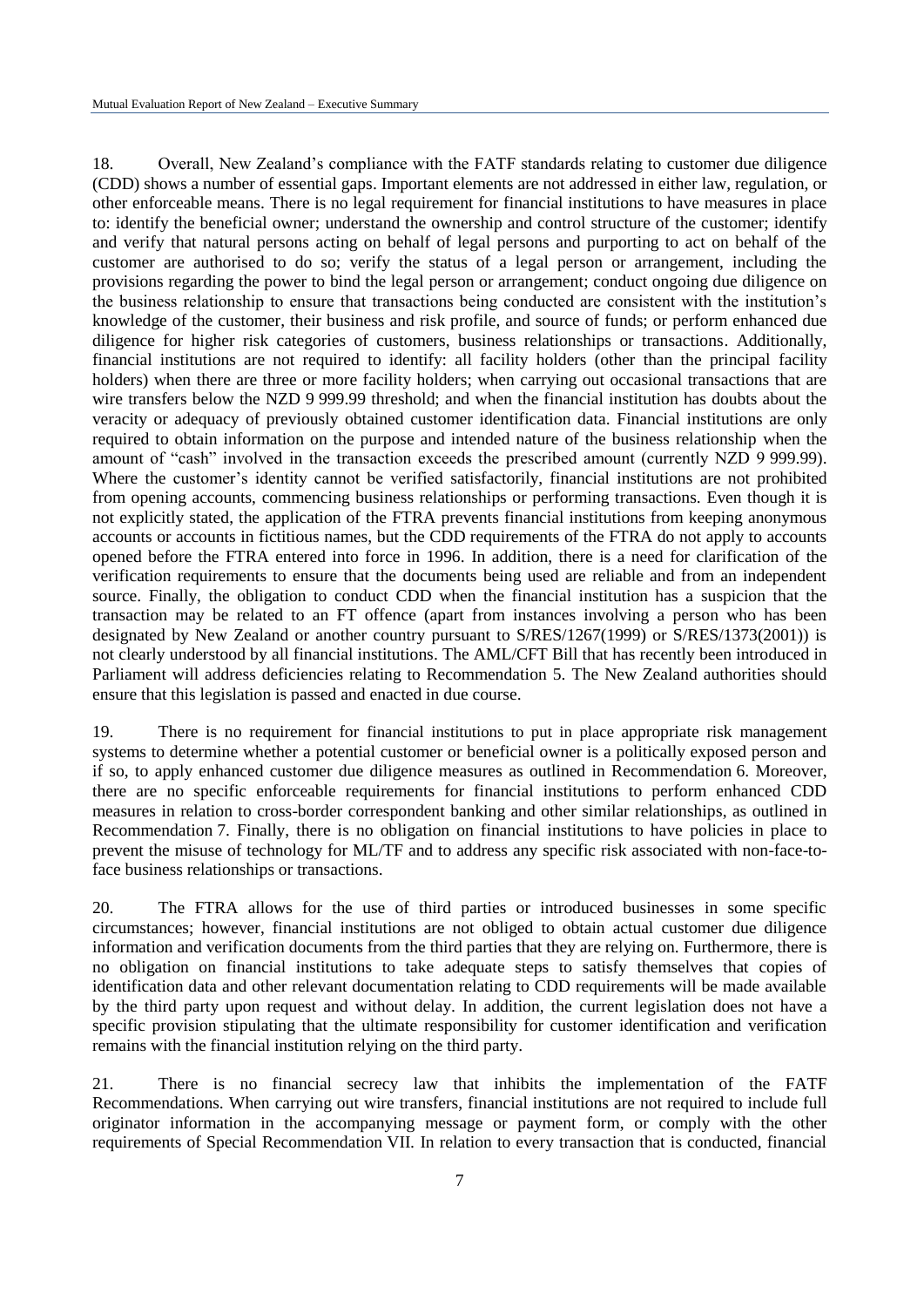institutions must keep such records as are reasonably necessary to enable transactions to be readily reconstructed at any time by the NZ Police. Financial institutions are also required to maintain such customer identity verification records as are reasonably necessary to enable the customer to be readily identified. Identification records relating to a customer (facility holder), or a person on whose behalf the customer has acted, must be retained for not less than five years after the person ceases to be a customer. Any other records relating to the verification of any person must be retained for not less than five years after the verification is carried out. The FTRA does not specifically require business correspondence (other than CDD and transaction records) to be retained.

22. The FTRA does not explicitly require financial institutions to pay special attention to all complex, unusual large transactions, or unusual patterns of transactions that have no apparent or visible economic or lawful purpose. Although some of the guidance issued does emphasise these characteristics for the identification of suspicious transactions and gives numerous examples in that regard, these documents are not enforceable. There are some mechanisms in place to ensure that financial institutions are advised of concerns about weaknesses in the AML/CFT systems of other countries/jurisdictions, but no specific provisions for financial institutions to apply counter-measures in situations where countries/jurisdictions do not sufficiently apply the FATF Recommendations. The efforts to inform financial institutions of the actions taken by the FATF are a step in the right direction and should be formalised.

23. New Zealand has a reporting regime in which all financial institutions are required to submit STRs and SPRs (including attempted transactions, regardless of the amount) to the FIU. Overall, the STR reporting regime is being implemented effectively and the levels of reporting by the individual financial institutions is consistent with the character of New Zealand"s financial sector – 95% of which is dominated by banks, in terms of volume of activity. However, the effectiveness of the reporting system could be further enhanced by clarifying the legal requirement to report STRs related to terrorist financing in circumstances other than a connection to a designated entity. No criminal or civil action may be brought against a person who fails to file an STR/SPR in good faith. Tipping-off is prohibited in the context of filing an STR, and should be extended to the context of filing an SPR. There is no provision that would prevent the reporting of suspicious transactions involving tax matters. The SPR reporting obligation applies to a broader range of persons than the STR reporting obligation, and is focused on the terrorist property of designated persons/entities. A financial institution or other person in possession or control of suspected terrorist property who fails to make an SPR as required commits an offence and is liable on conviction on indictment to imprisonment for a term not exceeding one year. With respect to legal persons, the court can impose a fine; however, the level of fines is unspecified. New Zealand is currently in the process of considering the feasibility and benefits of implementing a transaction database that would record all transactions above a fixed threshold.

24. There are no requirements to implement internal AML/CFT controls as is required by Recommendation 15. However, when considering a breach of CDD or STR reporting requirements, a court may have regard to the existence and adequacy of procedures established by the financial institution to ensure compliance with these requirements.

25. There are no shell banks that are registered as "banks" in New Zealand or legally authorised to operate as registered banks. However, there is risk that any entity can carry out banking business as a "non-bank deposit taker" simply by registering the company with the Companies Office and not using the word "bank" in its name. By not using the word "bank" in its name, an entity remains outside the registration requirements of the Reserve Bank. However, nothing prevents it from carrying out banking business. Though shell banks may not be deliberately approved or permitted to continue their operations in New Zealand, the existing procedures allow the establishment and operation of shell financial institutions that conduct banking activity.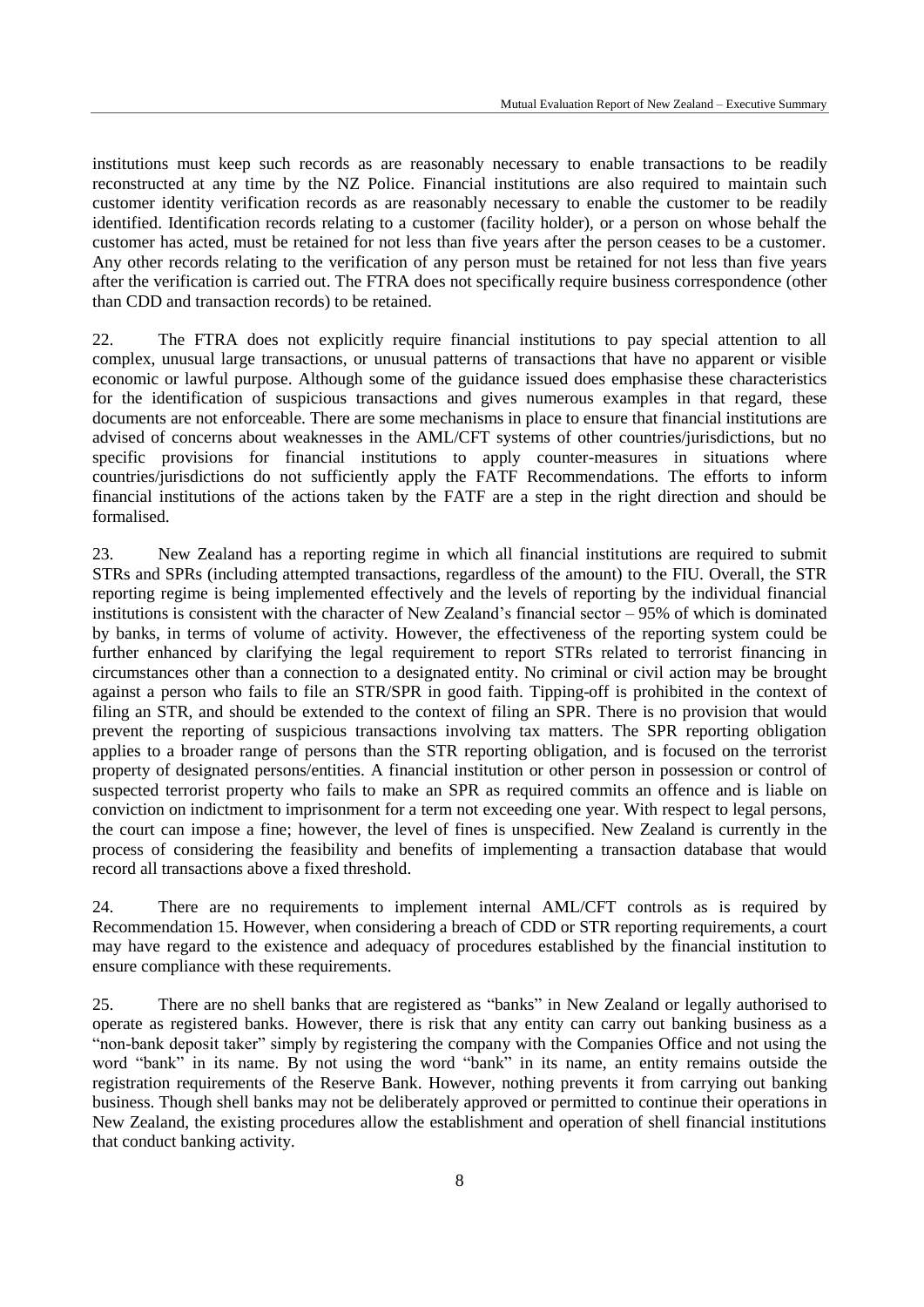26. Currently, only registered banks have a designated competent authority responsible, to some limited extent, for ensuring compliance with AML/CFT requirements. The rest of the financial sector is not subject to any supervision for compliance with AML/CFT requirements. These are serious gaps in the scope of the supervisory framework which affect the ratings relative to Recommendations 17, 23 and 29. However, New Zealand has identified competent authorities who will, once new AML legislation comes into effect, have responsibility for ensuring that the following financial institutions adequately comply with AML/CFT requirements: non-bank deposit takers, life insurance companies, securities market participants and other types of financial service providers, money or value transfer service (MVTS) providers and foreign exchange dealers.

27. The Reserve Bank Act confers powers on the Reserve Bank of New Zealand to register and undertake prudential supervision of registered banks. The objective of the Reserve Bank"s supervision of registered banks is to promote and maintain the overall soundness and efficiency of the financial system and to avoid significant damage to the financial system that could result from the failure of a registered bank. The Reserve Bank applies fit and proper tests to the potential owners and senior managers at the time of a bank"s application for registration, and thereafter on an on-going basis. In determining whether a bank should be registered or is carrying on its business in a prudent manner, the Reserve Bank can have regard to a number of factors. Since October 2008, one of the factors that may be considered is any existing (or proposed) AML/CFT policies, systems and procedures. However, because the Reserve Bank is not specifically designated as being responsible for supervising and enforcing compliance with the FTRA generally, its role as an AML/CFT supervisor is very limited. Moreover, the Reserve Bank does not have any ability to carry out an on-site inspection without a court order. Whenever need arises, a court order can be obtained and the inspection itself would be carried out by an investigator appointed by the Reserve Bank. However, there is no regular inspection program or evidence to show that inspections have been carried out to evaluate compliance with AML/CFT requirements.

28. Public issuers of securities, fund managers and life insurance companies are not currently subject to any prudentially-based registration or licensing regime. Directors and senior management of life insurance companies are not evaluated on the basis of "fit and proper" criteria, including those relating to expertise and integrity. Moreover, there are currently no legal provisions in force that require non-bank MVTS providers or foreign exchange dealers to be licensed or registered.<sup>3</sup>

29. The FTRA only provides for criminal sanctions in relation to breaches of its requirements. Breaches of the CDD and record keeping requirements are offences punishable by a fine not exceeding NZD 20 000 (for natural persons) and NZD 100 000 (for legal persons). A breach of the STR reporting requirements is an offence punishable by a term of imprisonment not exceeding six months or a fine not exceeding NZD 5 000 (for natural persons) and a fine not exceeding NZD 20 000 (for legal persons) (FTRA s.22). The TSA provides for criminal sanctions in relation to breaches of the SPR reporting requirements. Breaching these requirements is an indictable offence punishable by a term of imprisonment not exceeding one year (for natural persons). For legal persons, the court can impose a fine, however, the quantum of such fines is not specified. The NZ Police is responsible for bringing prosecutions under the FTRA and TSA. Some criminal sanctions have been applied to financial institutions for FTRA violations by way of criminal prosecution. A total number of 65 convictions were obtained between 2004 and 2008. No civil or administrative sanctions are available for breaches of AML/CFT requirements, except in relation to registered banks. Additionally, there is no ability to impose disciplinary and financial sanctions, or to withdraw, restrict or suspend the financial institution"s licence, where applicable, other than in respect

 $\overline{3}$ <sup>3</sup> However, the Financial Service Providers (Registration and Dispute Resolution) Act 2008 has now been passed, requiring negative assurance checks on criminal records of directors and senior managers to be undertaken as part of new registration systems relating to providers of financial services. This Act comes into force in December 2010.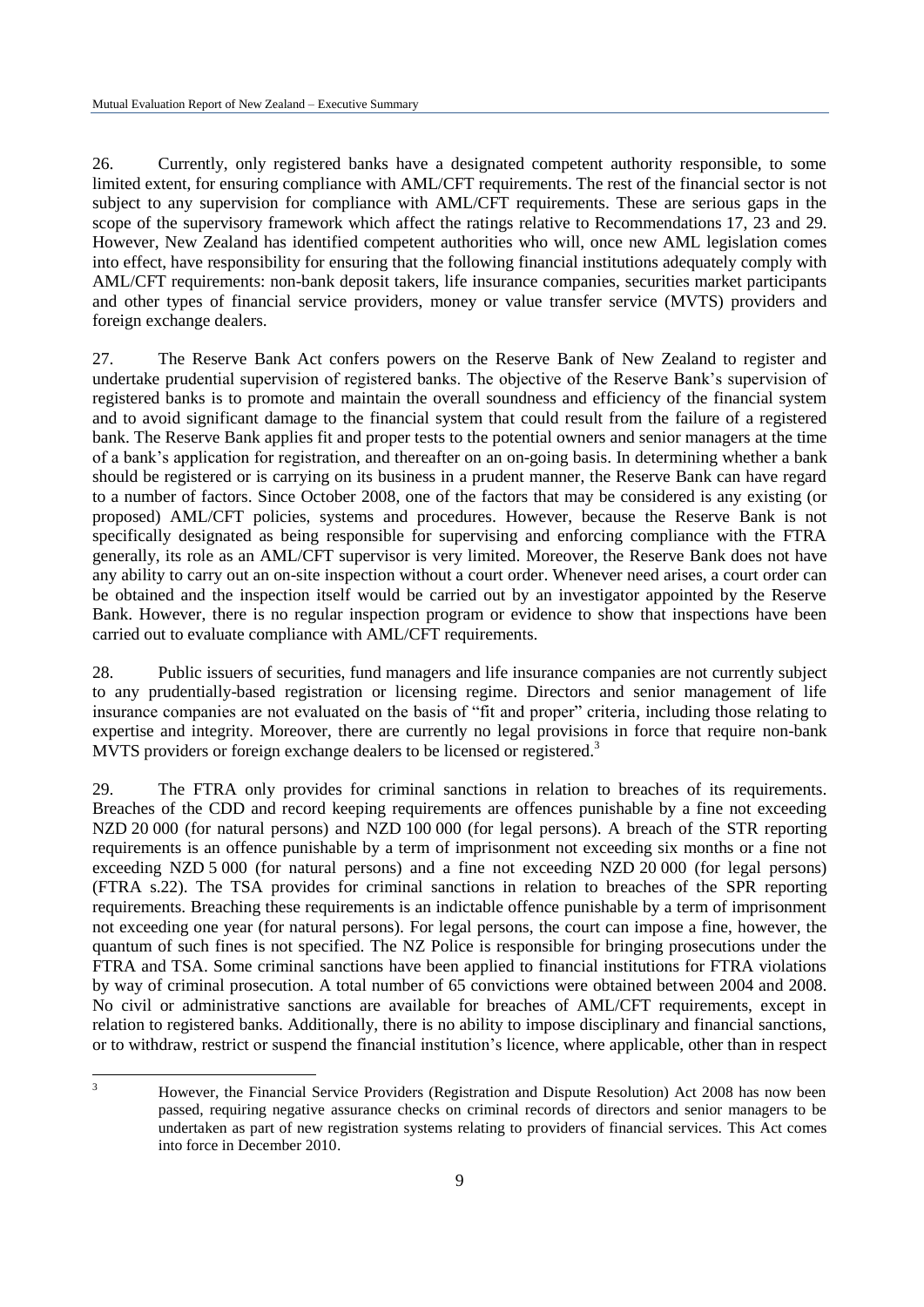of registered banks. Finally, the range of available sanctions available is not sufficiently broad and proportionate. Overall, it can be stated that the absence of effective regulation and supervision in the financial sector is an important shortcoming in New Zealand"s AML/CFT regime.

#### **4. Preventive Measures – Designated Non-Financial Businesses and Professions**

30. The following designated non-financial businesses and professions (DNFBP) are covered by the FTRA: *i)* casinos; *ii)* real estate agents; *iii)* lawyers or incorporated law firms; *iv)* conveyancing practitioners or incorporated conveyancing firms; and *v)* accountants (collectively referred to as Accountable DNFBP). AML/CFT preventive measures described above generally apply to all Accountable DNFBP in the same way as they apply to financial institutions.

31. Dealers in precious metals and stones, and trust and company service providers (other than lawyers and accountants) are not covered. Likewise, real estate agents are only subject to the AML/CFT requirements when receiving funds in the course of their business for the purpose of settling real estate transactions.

32. The obligations to report STRs and SPRs, the protection for reporting and the prohibition on tipping off applicable to STR reporting apply to all DNFBP. Generally, the authorities should identify and analyse the reasons why the level of reporting by Accountable DNFBPs is low, and undertake the necessary action to enhance the effectiveness of the reporting by this sector. With respect to lawyers, it should be noted that authorities have brought prosecutions for failing to report suspicious transactions. Despite this, the assessment team was informed that lawyers do tend to rely on the banking sector to detect suspicious transactions.

33. Presently, there are no designated competent authorities with responsibility for supervising Accountable DNFBP for compliance with their AML/CFT obligations pursuant to the FTRA. Although the Department of Internal Affairs (DIA) has responsibility for supervising casinos for compliance with the Gambling Act and ensuring generally that the casino sector is not abused for the illicit purposes, the DIA is not yet a designated authority for AML/CFT purposes. The DIA is also responsible for ensuring that casinos comply with their detailed operating procedures (Minimum Operating Standards). While some MOS relate to AML and capture some parts of the FTRA, they are not specifically focused on AML/CFT, and the DIA has no authority to impose direct sanctions or otherwise enforce breaches of the FTRA. A regulatory and supervisory regime should be created for casinos and other DNFBPs to ensure their compliance with the AML/CFT requirements. Once appropriate authorities have been designated, they should be provided with adequate powers and resources to perform their functions, including powers to monitor and sanction. Currently, breaches of the FTRA requirements are punishable only by criminal sanctions, which are applied by the courts by way of criminal prosecution by the NZ Police (see above description). New Zealand should provide for effective, proportionate and dissuasive administrative and civil sanctions applicable to both natural and legal persons.

34. The New Zealand Government has considered applying AML/CFT requirements to non-financial businesses and professions (other than a DNFBP) that are at risk of being misused for ML/FT. In particular, race and sports betting conducted by the New Zealand Racing Board (NZRB) was considered to be sufficiently high risk to justify making it subject to AML/CFT requirements.

#### **5. Legal Persons and Arrangements & Non-Profit Organisations**

35. In preventing the use of legal persons for illicit purposes, New Zealand relies primarily on a centralised system of company registration, corporate record keeping and financial reporting requirements, and the investigative powers of competent authorities. All New Zealand companies are subject to the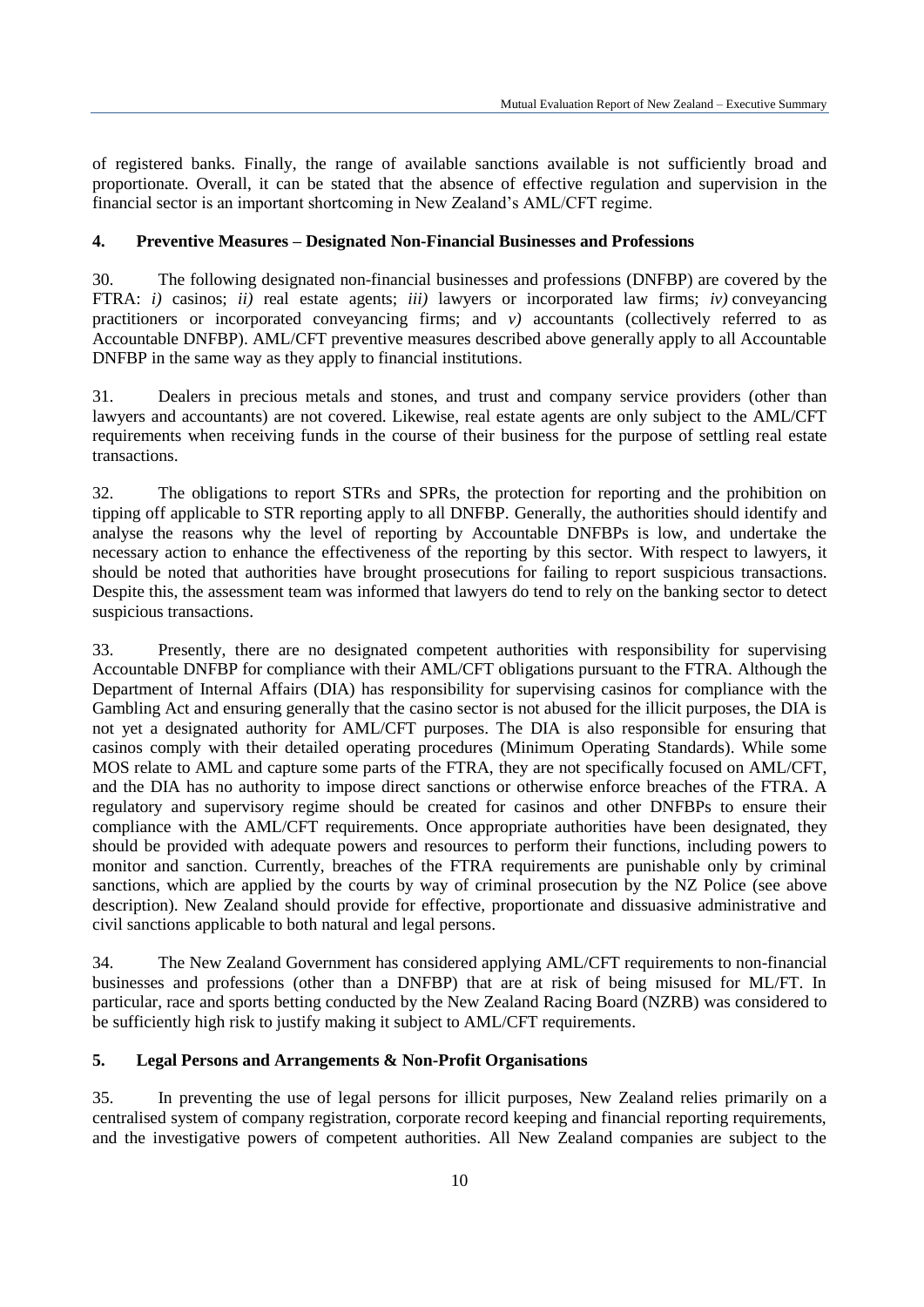provisions of the Companies Act, which establish the statutory office of the Registrar of Companies (the New Zealand Companies Office) and the Companies Register. Although the Register contains useful information about the legal ownership of domestic legal persons, and the legal control of both domestic and overseas legal persons, it contains no information about the beneficial ownership and control of legal persons (*i.e.* the natural person(s) who ultimately own(s) or control(s) the legal person), which is the focus of Recommendation 33. Each company"s registered office must make available to anyone the company records, share register and accounting records. Although share registers are kept, this information may not be accurate since companies are not required to verify it. Beneficial ownership and control may be further obscured because it is possible to issue shares to nominees. Moreover, since overseas companies are not required to keep a copy of their share register in New Zealand, it is not possible for the competent to authorities to obtain this information, other than through a potentially lengthy mutual legal assistance process. Overall, adequate, accurate and current information on beneficial ownership is not necessarily available to the competent authorities in a timely fashion.

36. New Zealand is a common law jurisdiction that has a system of trust law. Express trusts are extremely common and foreign trusts are recognised. Natural or legal persons can act as the settlor, trustee or beneficiary of a trust, and the same person may act in all three capacities for the same trust. There is no general obligation to register a trust; however, trusts constituted for charitable purposes may voluntarily register in the Charities Register, and there is a strong incentive to do so for taxation exemption purposes. The Charities Register is a fully searchable on-line register that is available without charge to the public and competent authorities on a timely basis. For the purposes of Recommendation 34, the Charities Register suffers from the same deficiencies as the Companies Register. Although the Register contains useful information about the legal ownership and control of charitable trusts, it contains no information about beneficial ownership and control (*e.g.* of legal persons who may be parties to a charitable trust). Moreover, Registry information is not verified to confirm its accuracy concerning the ownership and control of a charitable trust, although a review is performed to ensure that the trust does, indeed, have a legitimate charitable purpose.

37. New Zealand"s non-profit organisation (NPO) sector is significantly populated by four forms of entities, namely *i)* charitable trusts and societies; *ii)* incorporated societies; *iii)* industrial and provident societies; and *iv*) friendly societies, benevolent societies, and working men's clubs. The New Zealand government has not yet undertaken a review of its NPO sector for the purpose of identifying the features and types of NPOs that are at risk of being misused for terrorist financing by virtue of their activities or characteristics, or the sector's potential vulnerabilities to terrorist activities. However, such a review is planned for the near future. NPOs are subject to various requirements concerning financial reporting and record keeping, although the extent of such requirements depends on the legal status of the NPO and whether it is subject to the Income Tax Act or receives funding assistance from government agencies. NPOs are not generally required to maintain information on: (1) the purpose and objectives of their stated activities; and (2) the identity of person(s) who own, control or direct their activities, including senior officers, board members and trustees. However, NPOs are required to submit some of this information to the Companies Office and/or the Charities Commission. The Charities Commission has the legal powers and institutional capacity to meet the requirements of SRVIII in relation to that portion of the NPO sector that is comprised of registered charities, and it is in the process of establishing its credentials as the primary regulatory and supervisory authority for the charitable sector.

#### **6. National and International Co-operation**

38. The New Zealand authorities co-operate and co-ordinate effectively at both the policy and operation level. The Ministry of Justice is the lead agency on the co-ordination and implementation of the current AML/CFT review which is being undertaken by the New Zealand Government. This process involves all law enforcement, prosecution, policy and prospective AML supervision agencies. In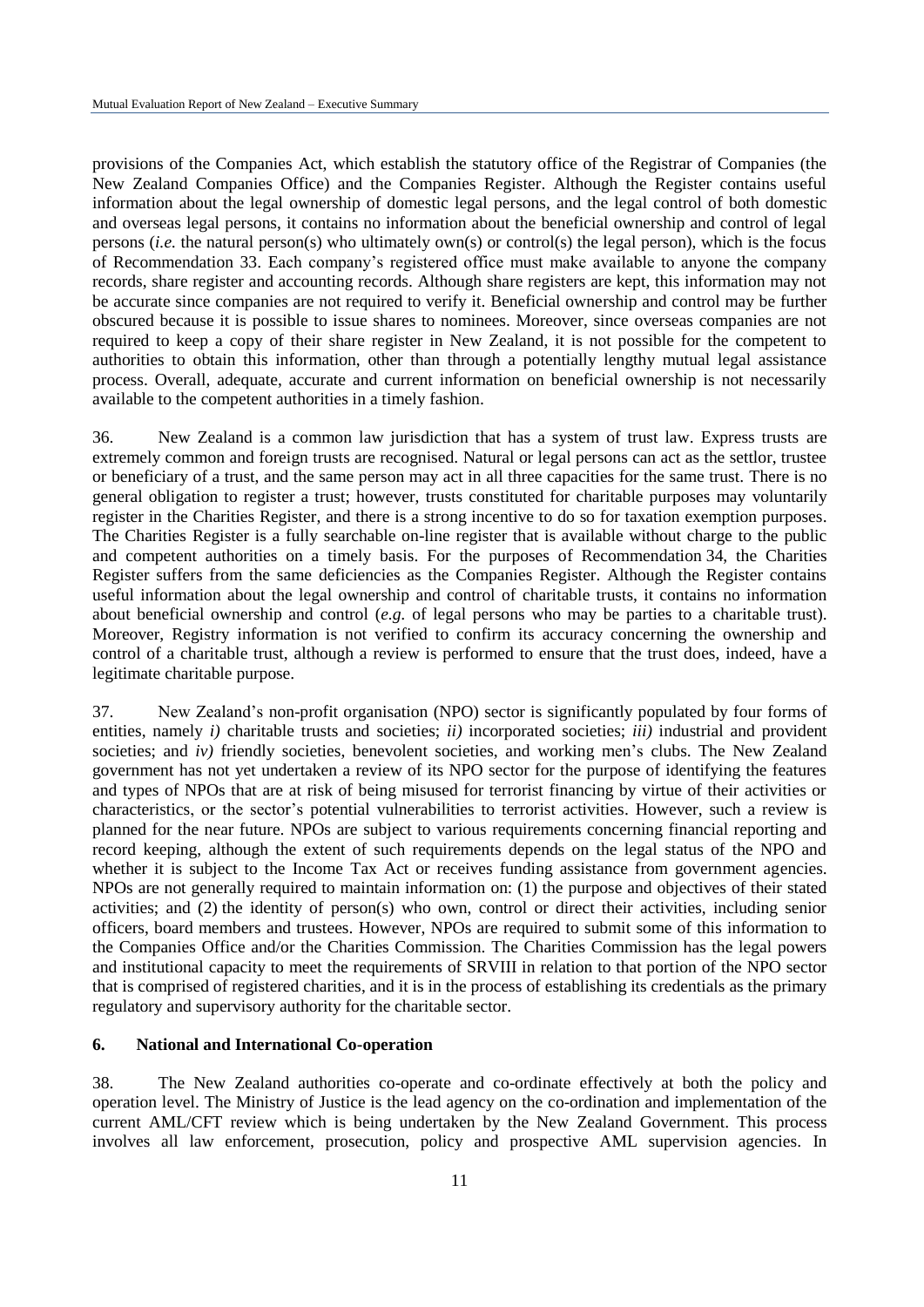recognition of this, two interdepartmental groups have been established to provide governance and oversight of project work.

39. New Zealand has ratified and substantially implemented the relevant sections of the Vienna, Palermo and FT Conventions.

40. The Mutual Assistance in Criminal Matters Act (MACMA), along with the POCA, provides an extensive structured framework for international assistance in criminal matters (including ML/FT) by allowing requests from and to New Zealand with any country. Additionally, New Zealand is party to a number of conventions and treaties that include mutual legal assistance (MLA) obligations. State parties may chose to apply for MLA under an applicable convention or treaty, or under the rules set out under the MACMA. Alternatively, New Zealand may consider ad hoc requests. Where the condition of dual criminality applies, there is no legal or practical impediment to rendering assistance where both New Zealand and the requesting country have criminalised the conduct underlying the offence. New Zealand law provides for a range of mechanisms that enable it to provide mutual legal assistance for use in ML/FT investigations and prosecutions, including where these take place in foreign jurisdictions. Additionally, the MACMA allows for foreign confiscation or restraining orders, and such procedures apply equally to laundered property from, proceeds from, instrumentalities used in, or instrumentalities intended for use in the commission of any ML, FT or predicate offence. A foreign country may also request assistance in obtaining one of the domestic orders available under the POCA. A particular feature of the MLA regime lies in the principle that the possibility to comply with MLA requests involving certain coercive actions does not depend upon a decisive domestic criterion, but from the penalty level as provided in the requesting country. Although this threshold condition may restrict New Zealand"s ability to provide MLA, including in the context of provisional and confiscation measures, the New Zealand authorities have, nevertheless, been able to get around this problem by using other measures in their domestic framework.

41. The Extradition Act provides a solid legal framework that allows for an effective extradition policy. It gives the competent authorities great latitude in responding to extradition requests that are not treaty based or otherwise specifically governed by the Act. The formalities surrounding the extradition regime are not overly rigid and are applied in a flexible manner, as the statistical figures confirm. However, New Zealand"s ability to extradite in cases involving illicit arms trafficking may be restricted by the fact that New Zealand has not criminalised a sufficient range of offences in this designated predicate offence category.

42. New Zealand has implemented effective measures to facilitate international co-operation by law enforcement, customs authorities and the FIU in contexts other than the formal MLA process and generally provides a wide range of such co-operation in a rapid, constructive, and effective manner. New Zealand does not refuse co-operation on the ground that offences also involve fiscal matters. However, international cooperation in relation to AML/CFT is impeded in the financial sector as there are not yet designated competent authorities for AML/CFT, other than the Reserve Bank which is competent for AML/CFT to a limited extent in its prudential supervision. However, the Reserve Bank needs more powers and resources to exercise its supervisory powers effectively for AML/CFT purposes, including powers of inspections, the ability to access customer-specific information, and the possibility to impose monetary penalties. These supplementary powers would also enhance the Reserve Bank"s capacity to exchange information with its international counterparts.

43. The Reserve Bank should ensure that it exercises its supervisory powers effectively for AML/CFT purposes, including inspections and the ability to access customer-specific information, which would also enhance information exchange with its international counterparts.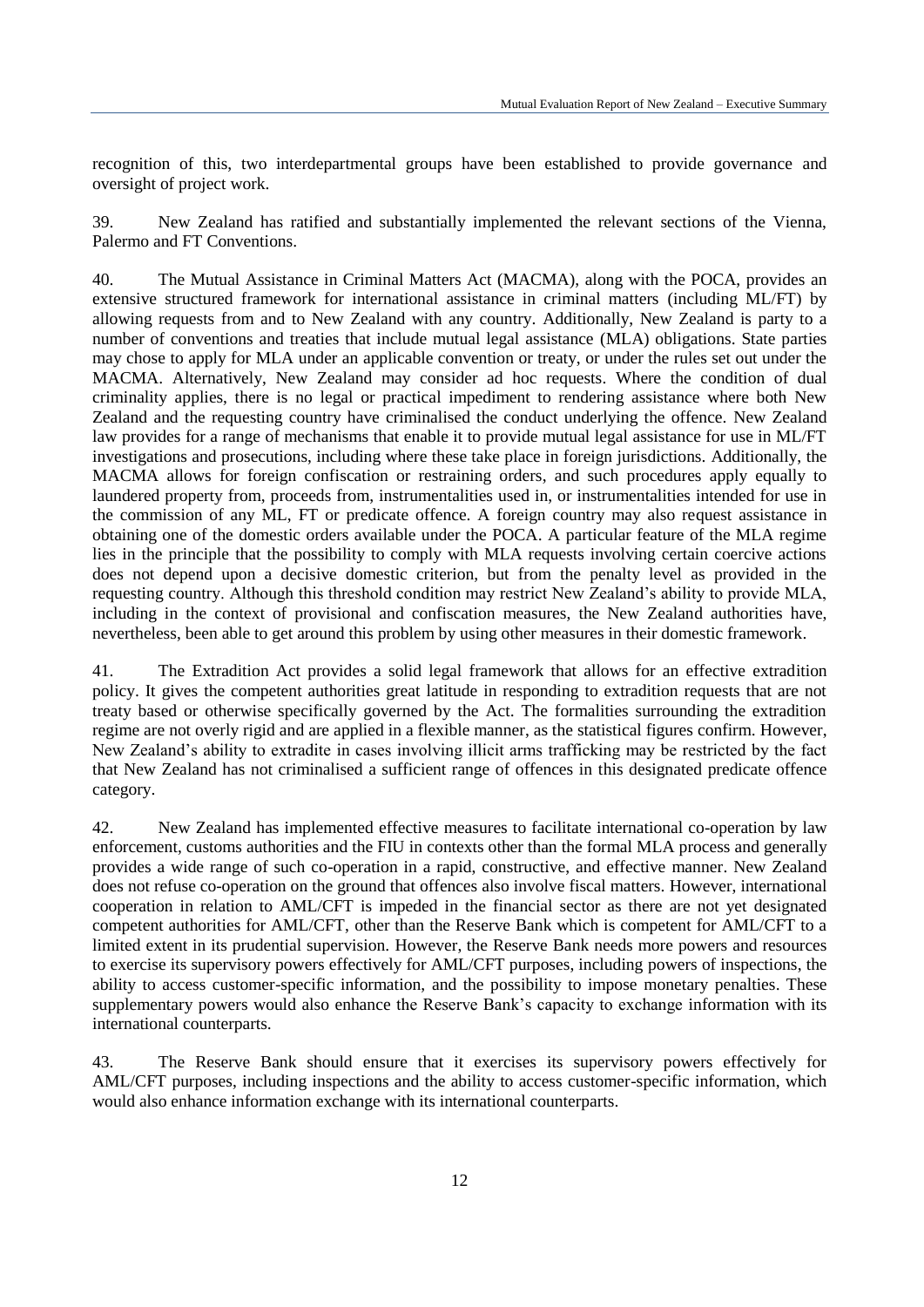### **7. Resources and Statistics**

44. The majority of the competent authorities appear to be adequately resourced and structured to effectively perform their current designated functions. However, the FIU is in need of further resources to address its backlog of BCRs and the Reserve Bank"s actual resources dedicated to AML/CFT arrangements for banks is insufficient to meaningfully make use of the supervisory powers it has available. The Securities Commission and DIA currently lack the necessary structure, staff, funds and technical resources for the AML/CFT supervision of the insurance and securities sectors, MVTS providers and foreign exchange dealers. Finally, competent authorities in the supervisory area do not receive sufficient AML/CFT training on the specific aspects of conducting comprehensive AML/CFT supervision, including inspections. It is also important that all supervisory authorities be allocated sufficient resources to implement the AML/CFT requirements identified in the draft AML/CFT Bill, once enacted.

45. New Zealand maintains comprehensive statistics regarding STRs received, analysed, and disseminated, as well as statistics relating to money laundering investigations, prosecutions and convictions. New Zealand also keeps comprehensive statistics of mutual legal assistance and extradition matters. However, the SFO does not keep statistics on international co-operation and the FIU lacks statistics on whether international requests for assistance made/or received were granted or refused, or how many spontaneous referrals it made to foreign authorities.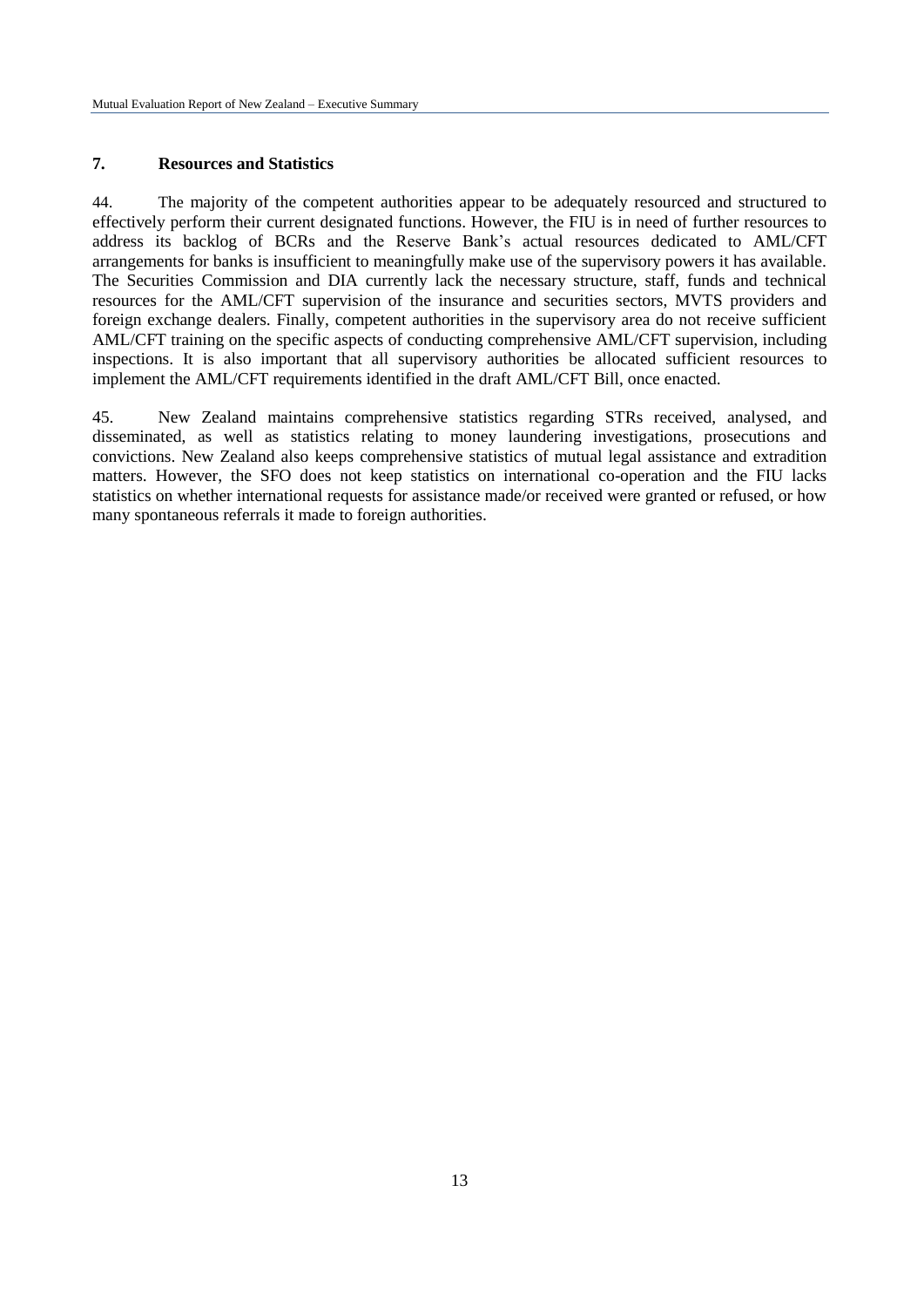#### **Table 1. Ratings of Compliance with FATF Recommendations**

The rating of compliance vis-à-vis the FATF Recommendations should be made according to the four levels of compliance mentioned in the 2004 Methodology (Compliant (C), Largely Compliant (LC), Partially Compliant (PC), Non-Compliant (NC)), or could, in exceptional cases, be marked as not applicable (na).

| <b>Forty Recommendations</b>                                    | Rating          | Summary of factors underlying rating <sup>4</sup>                                                                                                                                                                                                                                                                                                                                                                                                                                                                                                                                                                                                                                                                                                                                                                                                                                                                                                                                                                                                                                                                                                                                                                                                                                                                                                                                                                                                                                                                                                                                                                                                                                                                                                                                                                                                                     |
|-----------------------------------------------------------------|-----------------|-----------------------------------------------------------------------------------------------------------------------------------------------------------------------------------------------------------------------------------------------------------------------------------------------------------------------------------------------------------------------------------------------------------------------------------------------------------------------------------------------------------------------------------------------------------------------------------------------------------------------------------------------------------------------------------------------------------------------------------------------------------------------------------------------------------------------------------------------------------------------------------------------------------------------------------------------------------------------------------------------------------------------------------------------------------------------------------------------------------------------------------------------------------------------------------------------------------------------------------------------------------------------------------------------------------------------------------------------------------------------------------------------------------------------------------------------------------------------------------------------------------------------------------------------------------------------------------------------------------------------------------------------------------------------------------------------------------------------------------------------------------------------------------------------------------------------------------------------------------------------|
| Legal system                                                    |                 |                                                                                                                                                                                                                                                                                                                                                                                                                                                                                                                                                                                                                                                                                                                                                                                                                                                                                                                                                                                                                                                                                                                                                                                                                                                                                                                                                                                                                                                                                                                                                                                                                                                                                                                                                                                                                                                                       |
| ML offence<br>1.                                                | LC              | ML criminalisation is not fully consistent with Recommendation 1<br>because the prosecution must prove an additional purposive/intent<br>element in relation to the ML activities of: concealment/disguise,<br>and in relation to the third-party sole acquisition, possession and<br>use of indirect proceeds.                                                                                                                                                                                                                                                                                                                                                                                                                                                                                                                                                                                                                                                                                                                                                                                                                                                                                                                                                                                                                                                                                                                                                                                                                                                                                                                                                                                                                                                                                                                                                       |
|                                                                 |                 | The self-laundering use of proceeds is not covered.<br>$\bullet$<br>There is not a sufficient range of offences in the designated<br>predicate offence category of illicit arms trafficking.                                                                                                                                                                                                                                                                                                                                                                                                                                                                                                                                                                                                                                                                                                                                                                                                                                                                                                                                                                                                                                                                                                                                                                                                                                                                                                                                                                                                                                                                                                                                                                                                                                                                          |
| ML offence - mental<br>2.<br>element and corporate<br>liability | LC              | The range of sanctions for legal persons is not clear or<br>$\bullet$<br>demonstrated, and consequently, it cannot be stated that they are<br>effective, proportionate and dissuasive.                                                                                                                                                                                                                                                                                                                                                                                                                                                                                                                                                                                                                                                                                                                                                                                                                                                                                                                                                                                                                                                                                                                                                                                                                                                                                                                                                                                                                                                                                                                                                                                                                                                                                |
| Confiscation and provisional<br>3.<br>measures                  | LC              | The seizure and confiscation regime does not apply to a sufficient<br>$\bullet$<br>range of offences in the designated predicate offence category 8,<br>illicit arms trafficking (other than trafficking in biological, chemical<br>and nuclear weapons).                                                                                                                                                                                                                                                                                                                                                                                                                                                                                                                                                                                                                                                                                                                                                                                                                                                                                                                                                                                                                                                                                                                                                                                                                                                                                                                                                                                                                                                                                                                                                                                                             |
| <b>Preventive measures</b>                                      |                 |                                                                                                                                                                                                                                                                                                                                                                                                                                                                                                                                                                                                                                                                                                                                                                                                                                                                                                                                                                                                                                                                                                                                                                                                                                                                                                                                                                                                                                                                                                                                                                                                                                                                                                                                                                                                                                                                       |
| Secrecy laws consistent with<br>4.<br>the Recommendations       | $\mathbf C$     | This Recommendation if fully observed.<br>$\bullet$                                                                                                                                                                                                                                                                                                                                                                                                                                                                                                                                                                                                                                                                                                                                                                                                                                                                                                                                                                                                                                                                                                                                                                                                                                                                                                                                                                                                                                                                                                                                                                                                                                                                                                                                                                                                                   |
| Customer due diligence<br>5.                                    | $\overline{NC}$ | There is no requirement to undertake reasonable steps to obtain<br>$\bullet$<br>information about the ultimate beneficiaries of transactions<br>operated by legal persons or arrangements.<br>There is no requirement to obtain information on the purpose and<br>٠<br>intended nature of the business relationship.<br>There is no requirement to identify natural persons acting on behalf<br>$\bullet$<br>of legal persons and verify their authority to act.<br>There is no requirement to understand the ownership and control<br>$\bullet$<br>structure of legal persons or arrangements.<br>There is no requirement to conduct ongoing due diligence on the<br>٠<br>business relationship.<br>Financial institutions are not required to perform enhanced due<br>$\bullet$<br>diligence for higher risk categories of customers, business<br>relationships or transactions.<br>There is no requirement to verify the legal status of customers who<br>٠<br>are legal persons and arrangements.<br>There is no requirement to verify existing facility holders where the<br>٠<br>financial institution has doubts about the veracity or adequacy of<br>previously obtained customer identification data.<br>The CDD threshold (NZD 9 999.99) for wire transfers is too high.<br>٠<br>The cash-only focus of the "occasional" and "on behalf of" CDD<br>requirements in the FTRA is inconsistent with Recommendation 5,<br>which does not limit the CDD requirements to cash transactions.<br>There is no requirement to identify all persons on whose behalf a<br>$\bullet$<br>facility is established. If there are three or more facility holders,<br>only the principal facility holder's identity need to be verified.<br>The authorities were not able to confirm definitely that there are no<br>anonymous accounts that were created before the FTRA and |

These factors are only required to be set out when the rating is less than Compliant.

 $\overline{4}$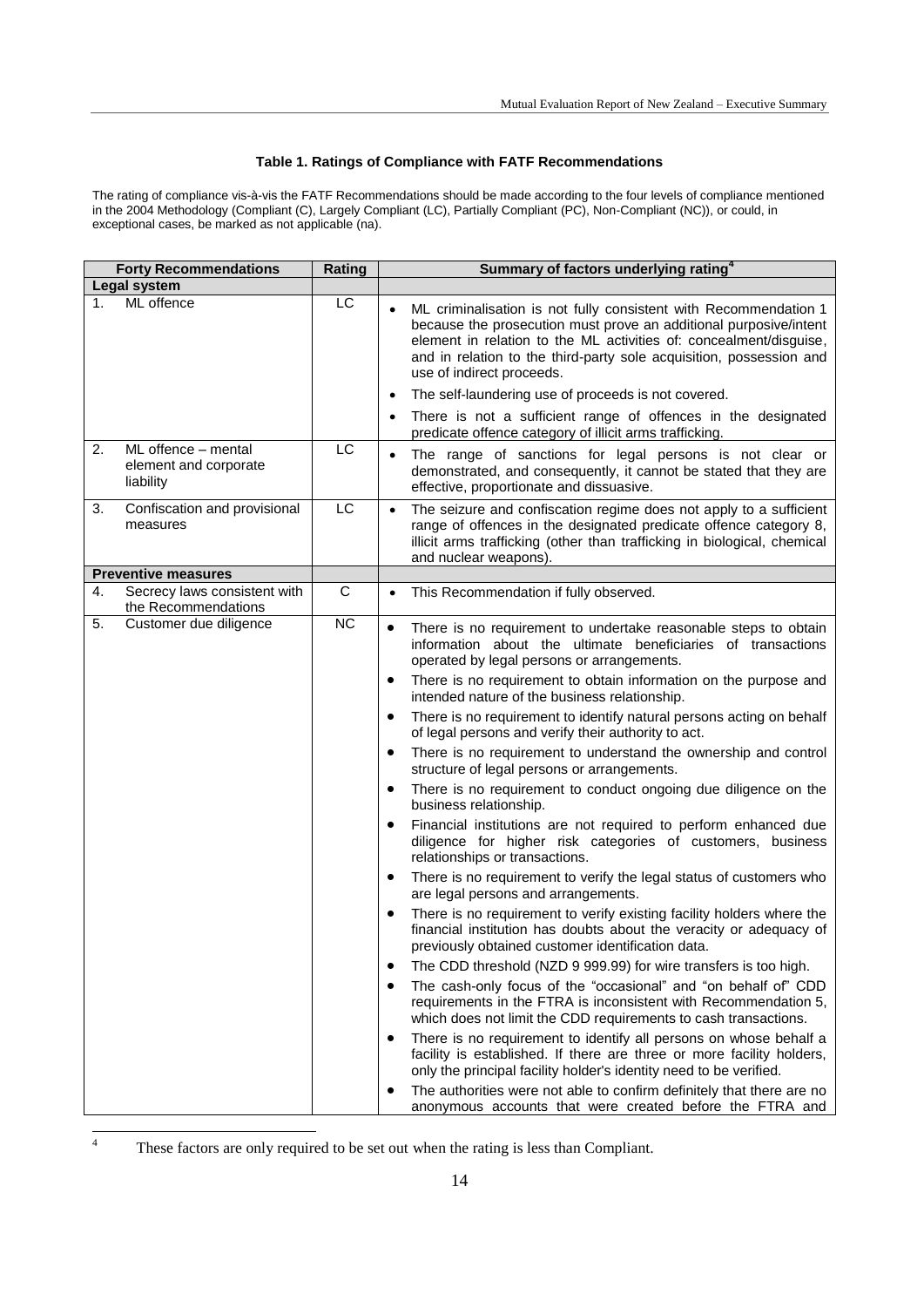| <b>Forty Recommendations</b>                          | Rating          | Summary of factors underlying rating <sup>4</sup>                                                                                                                                                                                                                                                                                                                                                                                                                                                                                                                                                                                                                                                                                                    |
|-------------------------------------------------------|-----------------|------------------------------------------------------------------------------------------------------------------------------------------------------------------------------------------------------------------------------------------------------------------------------------------------------------------------------------------------------------------------------------------------------------------------------------------------------------------------------------------------------------------------------------------------------------------------------------------------------------------------------------------------------------------------------------------------------------------------------------------------------|
|                                                       |                 | related CDD obligations came into force (1996).                                                                                                                                                                                                                                                                                                                                                                                                                                                                                                                                                                                                                                                                                                      |
|                                                       |                 | There is no requirement that CDD should be done on the basis of<br>$\bullet$<br>reliable documents from an independent source.                                                                                                                                                                                                                                                                                                                                                                                                                                                                                                                                                                                                                       |
|                                                       |                 | The provisions which allow for the verification of the customer's<br>٠<br>identity following the establishment of the business relationship are<br>not consistent with the FATF Recommendations because they do<br>not also require that the ML risks are effectively managed and it be<br>essential not to interrupt the normal course of business.                                                                                                                                                                                                                                                                                                                                                                                                 |
|                                                       |                 | Financial institutions are not legally required to carry out customer<br>٠<br>due diligence on existing customers on the basis of materiality and<br>risk.                                                                                                                                                                                                                                                                                                                                                                                                                                                                                                                                                                                           |
|                                                       |                 | There is no explicit requirement with respect to the actions financial<br>٠<br>institutions must take if identification cannot be completed<br>satisfactorily.                                                                                                                                                                                                                                                                                                                                                                                                                                                                                                                                                                                       |
|                                                       |                 | Effectiveness issues – It has not been established that financial<br>$\bullet$<br>institutions are implementing the CDD requirements effectively.<br>The implementation of R. 5 is undermined by allowing financial<br>institutions to verify the identity of customers without reference to<br>photo ID. The requirement to verify existing facility holders where<br>the financial institution has a suspicion of terrorist financing is not<br>set out in a straightforward manner in the law and, therefore, not<br>very well understood by the private sector. There is no requirement<br>to undertake reasonable steps to obtain information about the<br>ultimate beneficiaries of transactions operated by legal persons or<br>arrangements. |
| Politically exposed persons<br>6.                     | <b>NC</b>       | New Zealand has not implemented any AML/CFT legislative<br>$\bullet$<br>measures regarding the establishment and maintenance of<br>customer relationships with PEPs.                                                                                                                                                                                                                                                                                                                                                                                                                                                                                                                                                                                 |
| Correspondent banking<br>7.                           | <b>NC</b>       | New Zealand has not implemented any AML/CFT legislative<br>$\bullet$<br>measures concerning the establishment of cross-border<br>correspondent banking relationships.                                                                                                                                                                                                                                                                                                                                                                                                                                                                                                                                                                                |
| New technologies & non<br>8.<br>face-to-face business | <b>NC</b>       | New Zealand has not implemented adequate AML/CFT measures<br>$\bullet$<br>relating to the money laundering threats regarding new or<br>developing technologies, including non-face-to-face business<br>relationships or transactions.                                                                                                                                                                                                                                                                                                                                                                                                                                                                                                                |
| Third parties and introducers<br>9.                   | $\overline{NC}$ | There is no requirement to obtain relevant customer identification<br>$\bullet$<br>data from the third party.                                                                                                                                                                                                                                                                                                                                                                                                                                                                                                                                                                                                                                        |
|                                                       |                 | There is no obligation for institutions relying on third parties to take<br>٠<br>adequate steps to satisfy themselves that copies of the<br>identification data and other relevant documentation that relate to<br>the CDD requirements will be made available from the third party<br>upon request without delay.                                                                                                                                                                                                                                                                                                                                                                                                                                   |
|                                                       |                 | There is no provision that stipulates that ultimate responsibility for<br>$\bullet$<br>customer identification and verification will remain with the financial<br>institution relying on the third party.                                                                                                                                                                                                                                                                                                                                                                                                                                                                                                                                            |
|                                                       |                 | There is no requirement for institutions to satisfy themselves that<br>$\bullet$<br>the third party is regulated and supervised, and has measures in<br>place to comply with the CDD requirements set out in R. 5 and<br>R. 10.                                                                                                                                                                                                                                                                                                                                                                                                                                                                                                                      |
|                                                       |                 | There is no provision that stipulates that a competent authority<br>$\bullet$<br>should take into account information available on whether<br>countries in which third parties can be based adequately apply the<br><b>FATF Recommendations.</b>                                                                                                                                                                                                                                                                                                                                                                                                                                                                                                     |
| 10. Record keeping                                    | LC              | There is no explicit requirement for institutions to retain business<br>$\bullet$<br>correspondence other than those required for the purpose of<br>enabling reconstructions of transactions.                                                                                                                                                                                                                                                                                                                                                                                                                                                                                                                                                        |
|                                                       |                 | Effective implementation of the existing requirements could not be                                                                                                                                                                                                                                                                                                                                                                                                                                                                                                                                                                                                                                                                                   |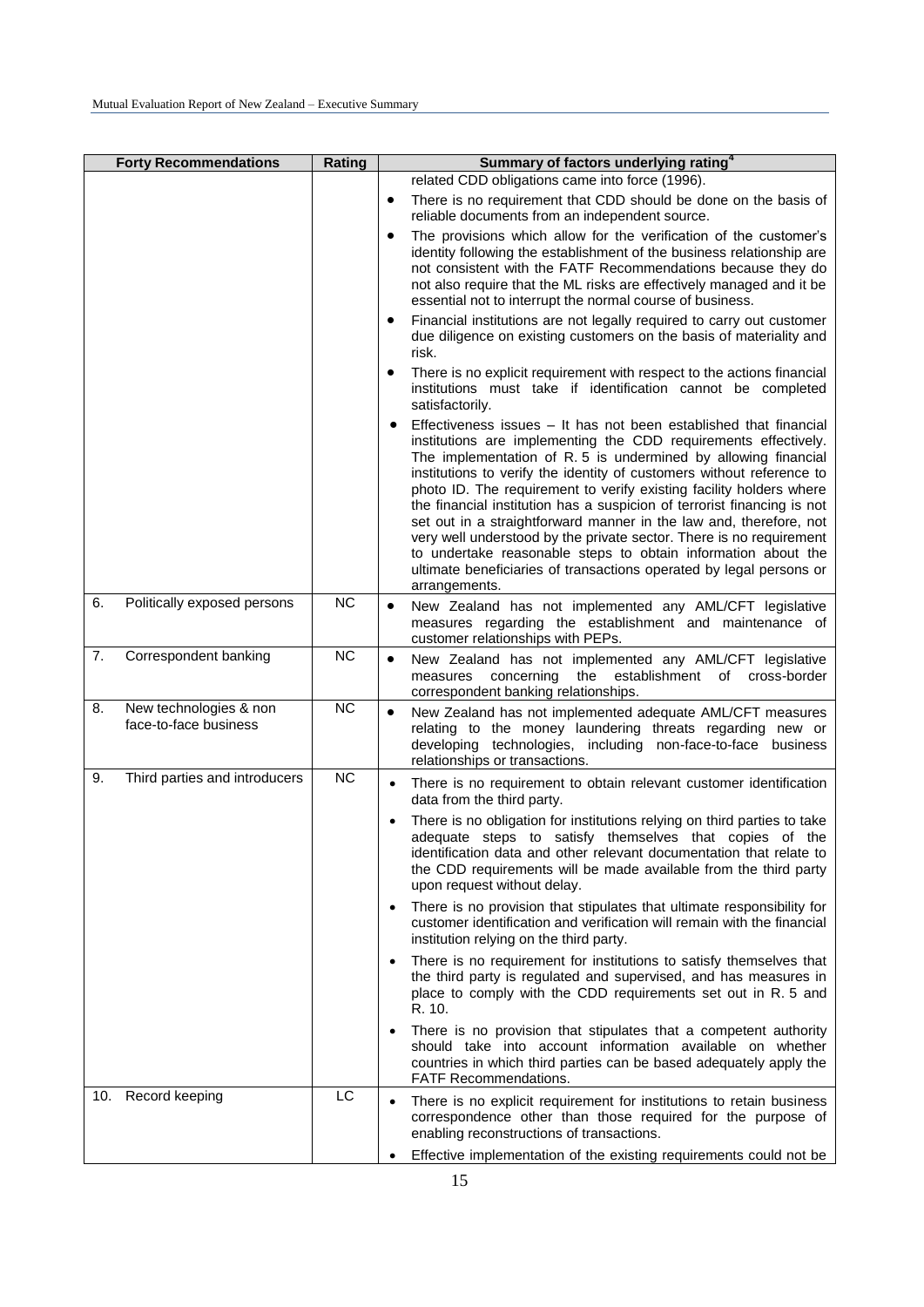| <b>Forty Recommendations</b>                    | Rating          | Summary of factors underlying rating <sup>4</sup>                                                                                                                                                                                                                                                                                                                                                                                                                                                                                                                                                                                                                                                                                                                                                                                                                                                                                                                                                                                                                                                                                                                                                                |
|-------------------------------------------------|-----------------|------------------------------------------------------------------------------------------------------------------------------------------------------------------------------------------------------------------------------------------------------------------------------------------------------------------------------------------------------------------------------------------------------------------------------------------------------------------------------------------------------------------------------------------------------------------------------------------------------------------------------------------------------------------------------------------------------------------------------------------------------------------------------------------------------------------------------------------------------------------------------------------------------------------------------------------------------------------------------------------------------------------------------------------------------------------------------------------------------------------------------------------------------------------------------------------------------------------|
|                                                 |                 | fully established due to the shortcomings in the supervisory<br>structure.                                                                                                                                                                                                                                                                                                                                                                                                                                                                                                                                                                                                                                                                                                                                                                                                                                                                                                                                                                                                                                                                                                                                       |
| Unusual transactions<br>11.                     | <b>NC</b>       | There is no explicit requirement for financial institutions to pay<br>special attention to all complex, unusual large transactions, or<br>unusual patterns of transactions that have no apparent or visible<br>economic or lawful purpose.                                                                                                                                                                                                                                                                                                                                                                                                                                                                                                                                                                                                                                                                                                                                                                                                                                                                                                                                                                       |
|                                                 |                 | There is no requirement for financial institutions to examine as far<br>$\bullet$<br>as possible the background and purpose of all unusual<br>transactions.                                                                                                                                                                                                                                                                                                                                                                                                                                                                                                                                                                                                                                                                                                                                                                                                                                                                                                                                                                                                                                                      |
|                                                 |                 | There is no requirement for financial institutions to set forth the<br>findings of such examinations in writing and to keep them available<br>for competent authorities for at least five years.                                                                                                                                                                                                                                                                                                                                                                                                                                                                                                                                                                                                                                                                                                                                                                                                                                                                                                                                                                                                                 |
| 12. DNFBP - R. 5, 6, 8-11                       | <b>NC</b>       | The deficiencies identified in section 3 of this report with regard to<br>$\bullet$<br>Recommendations 5, 6 and 8 to 11 apply equally to DNFBPs.<br>Casinos are only required to perform CDD for occasional<br>$\bullet$<br>customers engaging in financial transactions exceeding the<br>NZD 9 999.99 threshold which is higher than the USD/EUR 3 000<br>threshold for casinos in R. 12.<br>Scope issues: Dealers in precious metals and stones, and<br>company service providers are not subject to AML/CFT<br>The circumstances in which<br>lawyers<br>requirements.<br>and<br>accountants are subject to the requirements of the FTRA are<br>limited to occasions where they receive funds in the course of the<br>customer's business for the purposes of deposit or investment or<br>for the purpose of settling real estate transactions. Real estate<br>agents are only subject to the FTRA requirements in the instances<br>that they receive funds in the course of their business for the<br>purpose of settling real estate transactions.<br>Effectiveness issue: It has not been established that Accountable<br>DNFBP are implementing the AML/CFT requirements relating to<br>R. 12 effectively. |
| Suspicious transaction<br>13.<br>reporting      | $\overline{LC}$ | The STR obligation does not apply to a sufficiently broad range of<br>$\bullet$<br>offences in the designated predicate offence category of illicit arms<br>trafficking.<br>Effectiveness issue: The circumstances in which to report FT-<br>$\bullet$                                                                                                                                                                                                                                                                                                                                                                                                                                                                                                                                                                                                                                                                                                                                                                                                                                                                                                                                                           |
|                                                 |                 | related STRs are not fully understood by financial Institutions.                                                                                                                                                                                                                                                                                                                                                                                                                                                                                                                                                                                                                                                                                                                                                                                                                                                                                                                                                                                                                                                                                                                                                 |
| 14. Protection & no tipping-off                 | LC              | The tipping off provision does not apply to one aspect of the<br>$\bullet$<br>reporting obligation (the obligation to report SPRs which relate to<br>the terrorist-related property of designated persons/entities).                                                                                                                                                                                                                                                                                                                                                                                                                                                                                                                                                                                                                                                                                                                                                                                                                                                                                                                                                                                             |
| 15.<br>Internal controls, compliance<br>& audit | NС              | Financial institutions are not required to establish and maintain<br>internal AML/CFT policies, procedures and controls, and to<br>communicate these to their employees.                                                                                                                                                                                                                                                                                                                                                                                                                                                                                                                                                                                                                                                                                                                                                                                                                                                                                                                                                                                                                                         |
|                                                 |                 | Financial institutions are not required to designate a Compliance<br>$\bullet$<br>Officer at the management level who has timely access to records.                                                                                                                                                                                                                                                                                                                                                                                                                                                                                                                                                                                                                                                                                                                                                                                                                                                                                                                                                                                                                                                              |
|                                                 |                 | There is no requirement to maintain an adequately resourced and<br>$\bullet$<br>independent internal audit function to test compliance.                                                                                                                                                                                                                                                                                                                                                                                                                                                                                                                                                                                                                                                                                                                                                                                                                                                                                                                                                                                                                                                                          |
|                                                 |                 | There is no requirement to conduct ongoing employee training in<br>relation to AML/CFT.                                                                                                                                                                                                                                                                                                                                                                                                                                                                                                                                                                                                                                                                                                                                                                                                                                                                                                                                                                                                                                                                                                                          |
|                                                 |                 | Financial institutions are not required to put screening procedures<br>in place to ensure high standards when hiring employees.                                                                                                                                                                                                                                                                                                                                                                                                                                                                                                                                                                                                                                                                                                                                                                                                                                                                                                                                                                                                                                                                                  |
| DNFBP - R. 13-15 & 21<br>16.                    | <b>NC</b>       | The deficiencies identified with regard to Recommendations 13 to<br>$\bullet$<br>15, and 21; and Special Recommendation IV apply equally to<br>DNFBPs.<br>DNFBPs are not obliged to have AML/CFT procedures, policies<br>$\bullet$<br>and controls in place.<br>DNFBPs are not required to communicate these policies and<br>$\bullet$<br>procedures to their employees.                                                                                                                                                                                                                                                                                                                                                                                                                                                                                                                                                                                                                                                                                                                                                                                                                                         |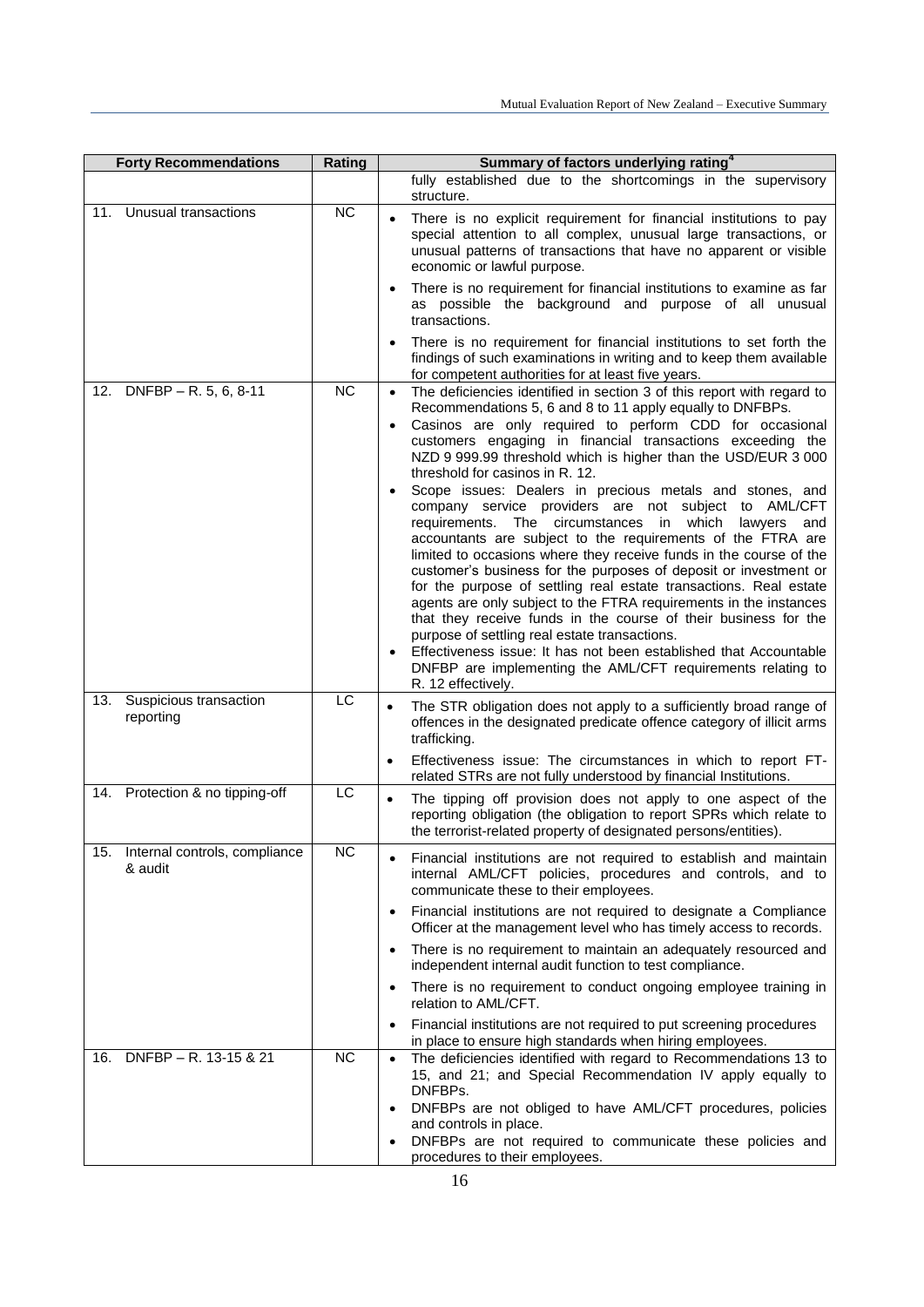|     | <b>Forty Recommendations</b>                   | Rating                | Summary of factors underlying rating <sup>4</sup>                                                                                                                                                                                                                                                                                                                                                                                                                                                                                                                                                                                                                                                                                                                                                                                                                                                                                                            |
|-----|------------------------------------------------|-----------------------|--------------------------------------------------------------------------------------------------------------------------------------------------------------------------------------------------------------------------------------------------------------------------------------------------------------------------------------------------------------------------------------------------------------------------------------------------------------------------------------------------------------------------------------------------------------------------------------------------------------------------------------------------------------------------------------------------------------------------------------------------------------------------------------------------------------------------------------------------------------------------------------------------------------------------------------------------------------|
|     |                                                |                       | Scope issues: Dealers in precious metals and stones, and<br>$\bullet$<br>company service providers are not subject to AML/CFT<br>requirements. Lawyers and accountants are subject to the<br>requirements of the FTRA only when they receive funds in the<br>course of that person's business for the purposes of deposit or<br>investment or for the purpose of settling real estate transactions.<br>Real estate agents are only subject to the FTRA requirements in<br>the instances that they receive funds in the course of their<br>business for the purpose of settling real estate transactions.<br>Effectiveness issues: It has not been established that Accountable<br>$\bullet$<br>DNFBP are implementing the AML/CFT requirements relating to<br>R. 16 effectively. Also, overall, a very low number of STRs has<br>been submitted by DNFBPs, which puts into question the effective<br>implementation of the reporting requirement for DNFBPs. |
| 17. | Sanctions                                      | PC                    | New Zealand has no effective, proportionate and dissuasive civil or<br>administrative sanctions for financial institutions that breach<br>AML/CFT requirements.                                                                                                                                                                                                                                                                                                                                                                                                                                                                                                                                                                                                                                                                                                                                                                                              |
|     |                                                |                       | Other than for registered banks, there is no designated authority to<br>$\bullet$<br>impose civil and administrative sanctions for breaches of AML/CFT<br>requirements.<br>Effectiveness issue: The Reserve Bank has not yet demonstrated<br>$\bullet$<br>its ability to sanction AML/CFT breaches effectively since its power<br>to apply administrative sanctions in the context of AML/CFT<br>breaches is relative recent and remains untested.                                                                                                                                                                                                                                                                                                                                                                                                                                                                                                           |
| 18. | Shell banks                                    | <b>NC</b>             | The existing system does not explicitly prohibit the establishment<br>$\bullet$<br>and operation of shell banks and there are certainly opportunities<br>that permit the establishment and operation of shell financial<br>institutions as non-bank deposit takers.<br>There is no prohibition on financial institutions for entering into, or<br>$\bullet$<br>continuing, correspondent relationships with shell banks.<br>There is no legal requirement for financial institutions to satisfy<br>$\bullet$<br>themselves that respondent FIs do not permit their accounts to be<br>used by shell banks.                                                                                                                                                                                                                                                                                                                                                    |
| 19. | Other forms of reporting                       | C                     | This Recommendation is fully observed.<br>$\bullet$                                                                                                                                                                                                                                                                                                                                                                                                                                                                                                                                                                                                                                                                                                                                                                                                                                                                                                          |
| 20. | Other NFBP & secure<br>transaction techniques  | $\overline{\text{c}}$ | This Recommendation is fully observed.<br>$\bullet$                                                                                                                                                                                                                                                                                                                                                                                                                                                                                                                                                                                                                                                                                                                                                                                                                                                                                                          |
| 21. | Special attention for higher<br>risk countries | <b>NC</b>             | There is no requirement for financial institutions to give special<br>$\bullet$<br>attention to business relationships and transactions with persons<br>from or in countries which do not or insufficiently apply the FATF<br>Recommendations.<br>There is no requirement to examine as far as possible the<br>background and purpose of such business relationships and<br>transactions, to set forth the findings of such examinations in<br>writing and to keep such findings available for competent<br>authorities and auditors for at least five years.<br>New Zealand has no legal basis to apply counter-measures.<br>$\bullet$                                                                                                                                                                                                                                                                                                                      |
| 22. | Foreign branches &<br>subsidiaries             | <b>NC</b>             | There are no requirements to ensure that foreign branches and<br>$\bullet$<br>subsidiaries observe appropriate AML/CFT Standards.                                                                                                                                                                                                                                                                                                                                                                                                                                                                                                                                                                                                                                                                                                                                                                                                                            |
|     |                                                |                       | There is no legal provision that obliges financial institutions to pay<br>$\bullet$<br>particular attention with respect to branches and subsidiaries in<br>countries<br>which<br>insufficiently<br><b>FATF</b><br>do<br>not<br>or<br>apply<br>Recommendations.                                                                                                                                                                                                                                                                                                                                                                                                                                                                                                                                                                                                                                                                                              |
|     |                                                |                       | There are no requirements to apply higher standards where<br>$\bullet$<br>requirements between the host and home country differ.                                                                                                                                                                                                                                                                                                                                                                                                                                                                                                                                                                                                                                                                                                                                                                                                                             |
|     |                                                |                       | There is no provision that requires financial institutions to inform<br>$\bullet$<br>their home country supervisor when they are unable to observe<br>appropriate AML/ CFT measures.                                                                                                                                                                                                                                                                                                                                                                                                                                                                                                                                                                                                                                                                                                                                                                         |
| 23. | Regulation, supervision and                    | NC                    | Other than registered banks, no category of FI is subject to any<br>$\bullet$                                                                                                                                                                                                                                                                                                                                                                                                                                                                                                                                                                                                                                                                                                                                                                                                                                                                                |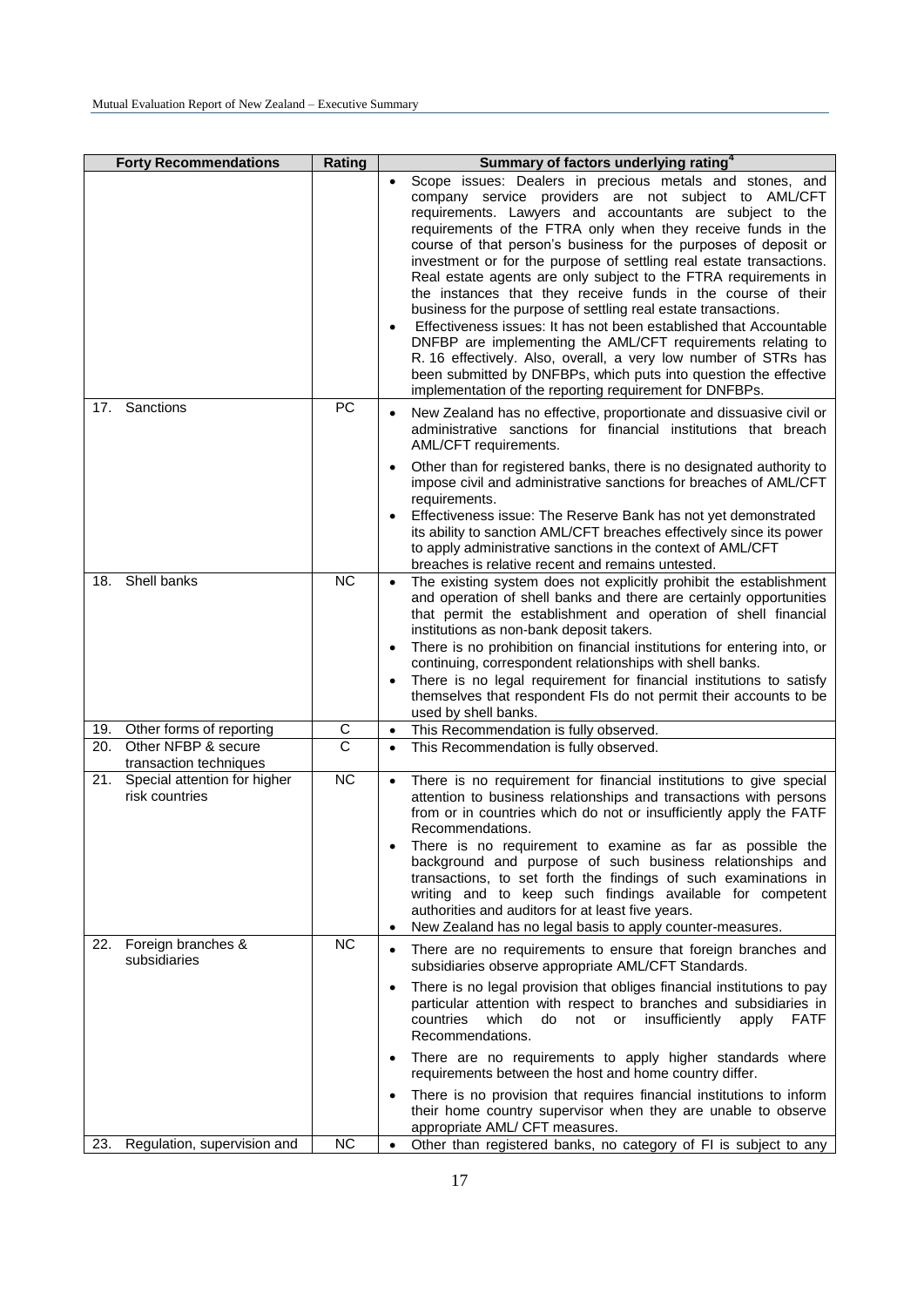|          | <b>Forty Recommendations</b>                          | Rating         | Summary of factors underlying rating <sup>4</sup>                                                                                                                                                                                                                                                                                                                                                                                                                                                                                                                                                                                                                                                                                                                                                                                                                                                                                                                                                                                                                                                                                                                                                    |
|----------|-------------------------------------------------------|----------------|------------------------------------------------------------------------------------------------------------------------------------------------------------------------------------------------------------------------------------------------------------------------------------------------------------------------------------------------------------------------------------------------------------------------------------------------------------------------------------------------------------------------------------------------------------------------------------------------------------------------------------------------------------------------------------------------------------------------------------------------------------------------------------------------------------------------------------------------------------------------------------------------------------------------------------------------------------------------------------------------------------------------------------------------------------------------------------------------------------------------------------------------------------------------------------------------------|
|          | monitoring                                            |                | regulation and supervision for compliance with AML/CFT<br>requirements.<br>There is no designated competent authority to ensure the<br>$\bullet$<br>compliance of FIs (other than registered banks) with AML/CFT<br>requirements.<br>No legal and regulatory measures are available to prevent<br>criminals from holding management positions or controlling interest<br>in FIs other than for banks and, to a limited extent, for securities<br>companies.<br>There are no fit and proper tests for senior management in the<br>$\bullet$<br>insurance sector or for participants in the securities sector (other<br>than NZX members).<br>There are no measures in place to license or register natural and<br>legal persons providing MVTS or foreign exchange services.<br>Financial institutions (other than registered banks) are not subject<br>$\bullet$<br>to registration or licensing.<br>The insurance and securities sectors, although sectors covered by<br>$\bullet$<br>the Core Principles, are not currently subject to prudential<br>regulation and, consequently measures that apply for prudential<br>purposes are not also applied in a similar manner for AML/CFT<br>purposes. |
|          | 24. DNFBP - regulation,<br>supervision and monitoring | <b>NC</b>      | There are no designated competent authorities for DNFBPs with<br>responsibility to ensure AML/CFT compliance, and no supervisory<br>resources have been allocated for this purpose.<br>DNFBPs are not subject to adequate monitoring to ensure<br>compliance with AML/CFT requirements.<br>The deficiencies identified in section 3.10 of this report in relation<br>to the range of sanctions available to deal with breaches of<br>AML/CFT requirements also applies to DNFBP.                                                                                                                                                                                                                                                                                                                                                                                                                                                                                                                                                                                                                                                                                                                     |
| 25.      | Guidelines & Feedback                                 | LC             | Guidance has not been provided for all financial institutions<br>$\bullet$<br>concerning how, in practice to identify legal persons/arrangements,<br>beneficial owners and PEPs.<br>Guidance has not been provided to DNFBPS concerning how, in<br>$\bullet$<br>practice to identify legal persons/arrangements, beneficial owners<br>and PEPs<br>Effectiveness issue: Existing guidance on the STR reporting<br>$\bullet$<br>obligation does not sufficiently address the obligation to report<br>transactions related to terrorist financing outside the context of<br>designated/listed entities, as demonstrated by the level of<br>awareness of reporting entities on this issue.                                                                                                                                                                                                                                                                                                                                                                                                                                                                                                               |
| measures | Institutional and other                               |                |                                                                                                                                                                                                                                                                                                                                                                                                                                                                                                                                                                                                                                                                                                                                                                                                                                                                                                                                                                                                                                                                                                                                                                                                      |
| 26.      | The FIU                                               | LC             | There is no legal provision that authorises the FIU to obtain<br>additional information from reporting parties when needed to<br>properly undertake its functions.<br>Effectiveness issue: The FIU is in need of further resources to<br>$\bullet$<br>address the backlog, particularly of BCRs, waiting to be input into<br>the FIU's system.                                                                                                                                                                                                                                                                                                                                                                                                                                                                                                                                                                                                                                                                                                                                                                                                                                                       |
| 27.      | Law enforcement authorities                           | C              | This Recommendation is fully observed.<br>$\bullet$                                                                                                                                                                                                                                                                                                                                                                                                                                                                                                                                                                                                                                                                                                                                                                                                                                                                                                                                                                                                                                                                                                                                                  |
| 28.      | Powers of competent<br>authorities                    | $\overline{C}$ | This Recommendation is fully observed.<br>$\bullet$                                                                                                                                                                                                                                                                                                                                                                                                                                                                                                                                                                                                                                                                                                                                                                                                                                                                                                                                                                                                                                                                                                                                                  |
| 29.      | Supervisors                                           | <b>NC</b>      | Other than for registered banks, there is no supervisor with any<br>$\bullet$<br>powers to monitor and ensure compliance with AML/CFT<br>requirements, and the Reserve Bank's powers to do so (in relation<br>to registered banks) is inadequate.<br>Supervisors do not have any authority to conduct inspections of<br>$\bullet$<br>financial institutions to ensure AML/CFT compliance and the<br>Reserve Bank has not yet made use of this authority.<br>Other than the Reserve Bank, there are no supervisors with any<br>٠<br>powers to compel the production of records or to gain access to                                                                                                                                                                                                                                                                                                                                                                                                                                                                                                                                                                                                   |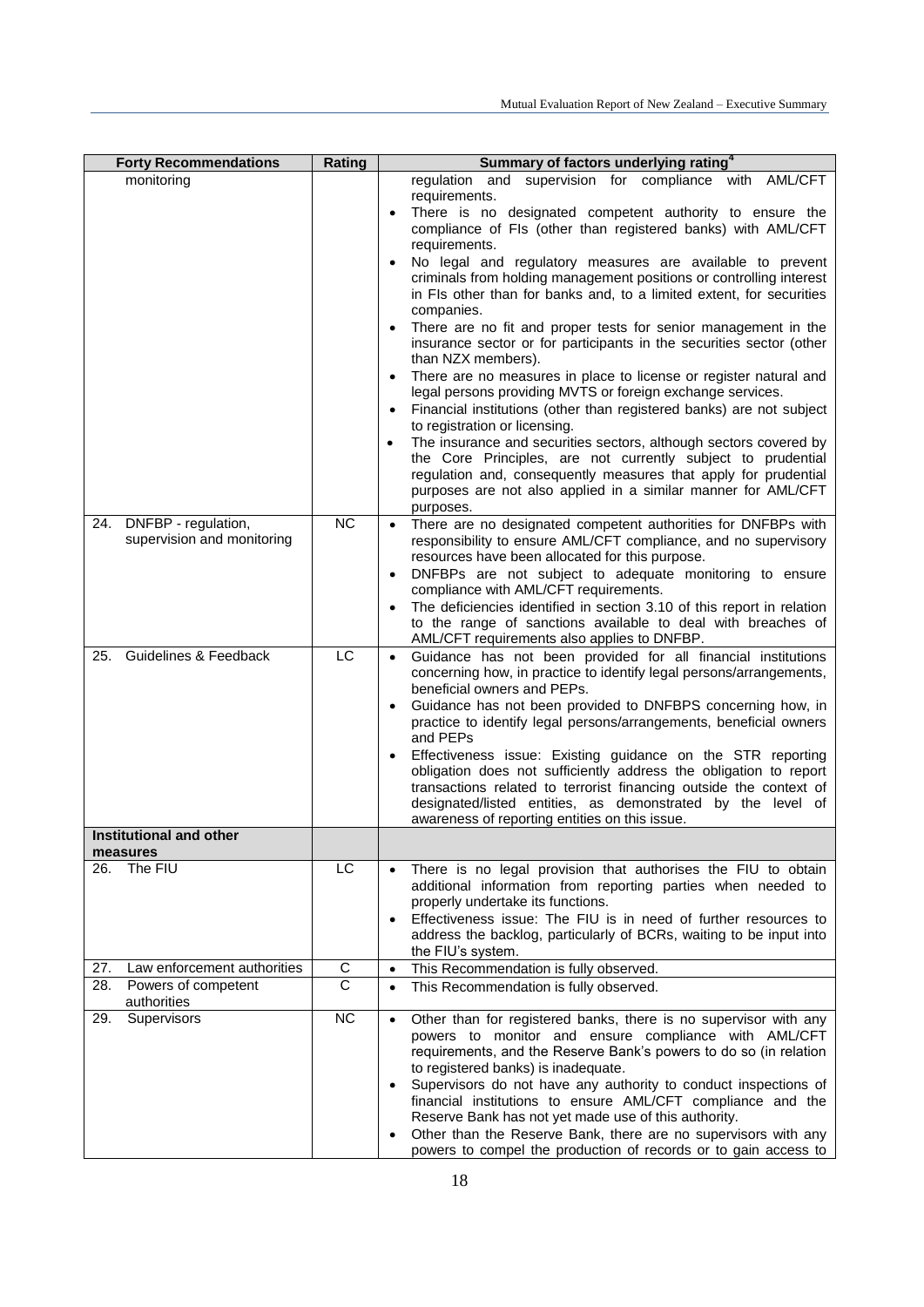|     | <b>Forty Recommendations</b>              | Rating          | Summary of factors underlying rating <sup>4</sup>                                                                                                                                                                                                                                                                                                                                                                                                                                                                                                                                                                                                                                                                                                                                                                                                                                                             |
|-----|-------------------------------------------|-----------------|---------------------------------------------------------------------------------------------------------------------------------------------------------------------------------------------------------------------------------------------------------------------------------------------------------------------------------------------------------------------------------------------------------------------------------------------------------------------------------------------------------------------------------------------------------------------------------------------------------------------------------------------------------------------------------------------------------------------------------------------------------------------------------------------------------------------------------------------------------------------------------------------------------------|
|     |                                           |                 | financial institution records for the purpose of supervising<br>compliance with AML/CFT requirements, and the Reserve Bank's<br>powers to do so (in relation to registered banks) are very limited<br>and is predicated on first obtaining a court order.<br>Other than the Reserve Bank, there is no supervisor with any<br>$\bullet$<br>powers to enforce and sanction breaches of the AML/CFT<br>requirements, and the Reserve Bank's powers have not yet been<br>used due to the fact that the Reserve Bank's supervisory powers<br>were only recently extended to include AML/CFT matters.                                                                                                                                                                                                                                                                                                               |
| 30. | Resources, integrity and<br>training      | PC              | The FIU is in need of further resources to address the backlog,<br>$\bullet$<br>particularly of BCRs, waiting to be input into the FIU's system.<br>Even though the Reserve Bank's supervisory role with regard to<br>$\bullet$<br>AML/CFT is currently limited and the actual resources dedicated to<br>AML/CFT arrangements for banks is insufficient to meaningfully<br>make use of the supervisory powers it has available.<br>The Securities Commission, MED and DIA currently lack the<br>$\bullet$<br>necessary structure, staff, funds and technical resources for the<br>AML/CFT supervision of the insurance and securities sectors,<br>MVTS providers and foreign exchange dealers.<br>Competent authorities in the supervisory area do not receive<br>$\bullet$<br>sufficient AML/CFT training on the specific aspects of conducting<br>comprehensive AML/CFT supervision, including inspections. |
| 31. | National co-operation                     | С               | This Recommendation is fully observed.<br>$\bullet$                                                                                                                                                                                                                                                                                                                                                                                                                                                                                                                                                                                                                                                                                                                                                                                                                                                           |
| 32. | <b>Statistics</b>                         | $\overline{LC}$ | The NZ FIU does not keep statistics on whether international<br>$\bullet$<br>requests for assistance made/or received were granted or refused,<br>or how many spontaneous referrals the NZ FIU made to foreign<br>authorities.<br>The SFO does not keep statistics on international co-operation.<br>٠                                                                                                                                                                                                                                                                                                                                                                                                                                                                                                                                                                                                        |
| 33. | Legal persons - beneficial<br>owners      | <b>PC</b>       | Competent authorities do not have access in a timely fashion to<br>$\bullet$<br>adequate, accurate and current information on the beneficial<br>ownership and control of legal persons because:<br>the Companies Register does not contain such information;<br>companies are not required to maintain such information; and<br>company service providers are not required to collect such<br>information.                                                                                                                                                                                                                                                                                                                                                                                                                                                                                                    |
| 34. | Legal arrangements -<br>beneficial owners | <b>NC</b>       | There is no requirement to obtain, verify and retain adequate,<br>$\bullet$<br>accurate and current information on the beneficial ownership and<br>control of trusts.                                                                                                                                                                                                                                                                                                                                                                                                                                                                                                                                                                                                                                                                                                                                         |
|     | <b>International Co-operation</b>         |                 |                                                                                                                                                                                                                                                                                                                                                                                                                                                                                                                                                                                                                                                                                                                                                                                                                                                                                                               |
| 35. | Conventions                               | LC              | Vienna and Palermo Convention: The purposive elements in<br>$\bullet$<br>section 213 of the POCA required to prove third party money<br>laundering are not in line with the Vienna and Palermo<br>Conventions.<br>FT Convention: Financial institutions are not required to identify<br>$\bullet$<br>beneficial owners (see Article 18(1) which requires countries to<br>implement sufficient measures to identify customers in whose<br>interest accounts are opened) (see section 3.2 of this report).                                                                                                                                                                                                                                                                                                                                                                                                      |
| 36. | Mutual legal assistance<br>(MLA)          | LC              | The threshold condition for a range of coercive measures is unduly<br>$\bullet$<br>restrictive and may prevent New Zealand from responding to MLA<br>requests from countries who do not meet the high threshold<br>penalty for the underlying offence.                                                                                                                                                                                                                                                                                                                                                                                                                                                                                                                                                                                                                                                        |
| 37. | Dual criminality                          | C               | This Recommendation is fully observed<br>$\bullet$                                                                                                                                                                                                                                                                                                                                                                                                                                                                                                                                                                                                                                                                                                                                                                                                                                                            |
| 38. | MLA on confiscation and<br>freezing       | LC              | The threshold condition for a range of coercive measures is unduly<br>$\bullet$<br>restrictive and may prevent New Zealand from responding to MLA<br>requests from countries who do not meet the high threshold<br>penalty for the underlying offence.                                                                                                                                                                                                                                                                                                                                                                                                                                                                                                                                                                                                                                                        |
| 39. | Extradition                               | LC              | Extradition capacity for money laundering is restrained by<br>$\bullet$<br>limitations to one of the designated categories of predicate<br>offences as described in section 2.1 (dual criminality).                                                                                                                                                                                                                                                                                                                                                                                                                                                                                                                                                                                                                                                                                                           |
| 40. | Other forms of co-operation               | LC              | Effectiveness issue: the ability of the Reserve Bank to exchange<br>$\bullet$                                                                                                                                                                                                                                                                                                                                                                                                                                                                                                                                                                                                                                                                                                                                                                                                                                 |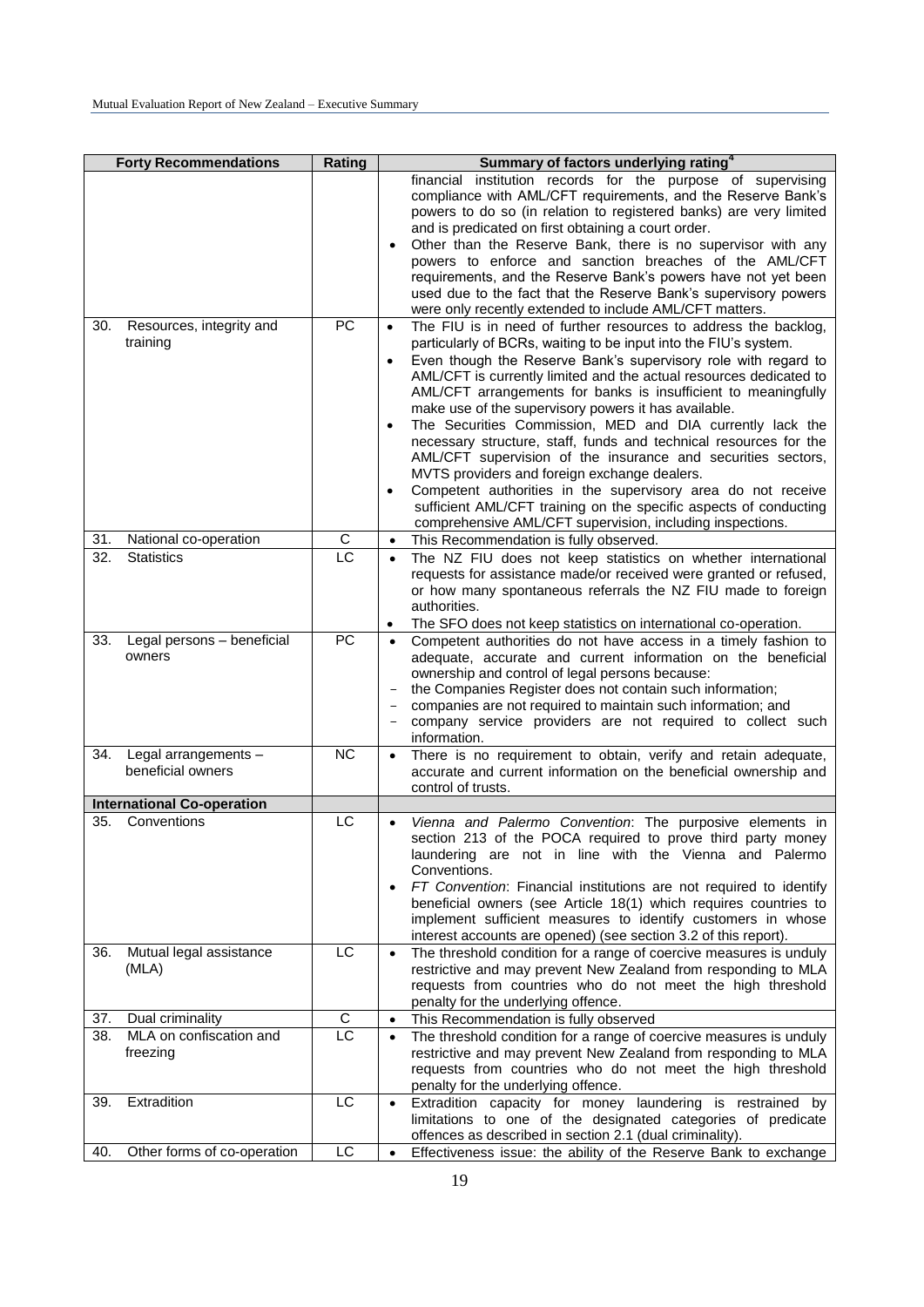| <b>Forty Recommendations</b>                                         | Rating          | Summary of factors underlying rating <sup>4</sup>                                                                                                                                                                                                                                                                                                                                                                                                                                                                                                                                                                                                                                                                                                                                                                                                                                                                                                                                                                           |
|----------------------------------------------------------------------|-----------------|-----------------------------------------------------------------------------------------------------------------------------------------------------------------------------------------------------------------------------------------------------------------------------------------------------------------------------------------------------------------------------------------------------------------------------------------------------------------------------------------------------------------------------------------------------------------------------------------------------------------------------------------------------------------------------------------------------------------------------------------------------------------------------------------------------------------------------------------------------------------------------------------------------------------------------------------------------------------------------------------------------------------------------|
| <b>Nine Special</b>                                                  | Rating          | information for AML/CFT purposes is not yet tested<br>Summary of factors underlying rating                                                                                                                                                                                                                                                                                                                                                                                                                                                                                                                                                                                                                                                                                                                                                                                                                                                                                                                                  |
| <b>Recommendations</b>                                               |                 |                                                                                                                                                                                                                                                                                                                                                                                                                                                                                                                                                                                                                                                                                                                                                                                                                                                                                                                                                                                                                             |
| SR. I - Implement UN instruments                                     | LC              | FT Convention: Financial institutions are not required to identify<br>$\bullet$<br>beneficial owners (see Article 18(1) which requires countries to<br>implement sufficient measures to identify customers in whose<br>interest accounts are opened) (see section 3.2 of this report).                                                                                                                                                                                                                                                                                                                                                                                                                                                                                                                                                                                                                                                                                                                                      |
| SR.II<br>$\sim$<br>Criminalise<br>terrorist<br>financing             | $\mathbf C$     | This Recommendation if fully observed.<br>$\bullet$                                                                                                                                                                                                                                                                                                                                                                                                                                                                                                                                                                                                                                                                                                                                                                                                                                                                                                                                                                         |
| SR. III - Freeze and confiscate<br>terrorist assets                  | $\overline{PC}$ | The monitoring mechanism to ensure compliance with the<br>$\bullet$<br>obligation to take freezing action pursuant to S/RES/1267(1999)<br>and S/RES/1373(2001) is inadequate for the banking sector and<br>non-existent for the other relevant sectors.<br>The communication of designations, particularly to the DNFBP,<br>$\bullet$<br>money remitters and securities sectors, is not satisfactorily<br>organised.<br>Insufficient practical guidance is given, particularly to DNFBPs and<br>financial institutions, other than banks, on how to effectively<br>implement the freezing obligations.<br>Effectiveness issues: The absence of adequate monitoring<br>throughout the system, the insufficiencies noted regarding                                                                                                                                                                                                                                                                                            |
|                                                                      |                 | guidance to the non-bank reporting entities and communication<br>(particularly to the DNFBPs), the deficient implementation by<br>certain DNFBPs, and the fact that these measures have not yet<br>been tested in practice means that the effectiveness of the system<br>is not established.                                                                                                                                                                                                                                                                                                                                                                                                                                                                                                                                                                                                                                                                                                                                |
| SR. IV - Suspicious transaction<br>reporting                         | LC              | Effectiveness issue: The circumstances in which to report FT-<br>$\bullet$<br>related STRs are not fully understood by financial institutions.                                                                                                                                                                                                                                                                                                                                                                                                                                                                                                                                                                                                                                                                                                                                                                                                                                                                              |
| SR. V - International co-operation                                   | LC              | R. 36 and R. 38: The threshold condition for a range of coercive<br>$\bullet$<br>measures is unduly restrictive and may prevent New Zealand from<br>responding to MLA requests related to terrorism financing from<br>countries who do not meet the high threshold penalty for the<br>underlying offence.<br>R.39: Extradition capacity for money laundering is restrained by<br>$\bullet$<br>limitations to one of the designated categories of predicate<br>offences as described in section 2.1 (dual criminality).<br>R. 40: Effectiveness issue: The ability of the Reserve bank to<br>exchange information for AML/CFT purposes is not yet tested.                                                                                                                                                                                                                                                                                                                                                                    |
| SR. VI - AML requirements for<br>money/value<br>transfer<br>services | <b>NC</b>       | There is no designated authority to register or license MVTS<br>$\bullet$<br>providers or maintain a current list of them.<br>There is no system in place to monitor MVTS providers and ensure<br>their compliance with the FATF Recommendations.<br>The range of sanctions is not effective, proportionate and<br>$\bullet$<br>dissuasive as there are no administrative or civil sanctions that<br>may be applied to MVTS providers who breach the AML/CFT<br>requirements.<br>MVTS providers are not required to maintain a list of their agents<br>$\bullet$<br>and make that list available to the competent authorities.<br>The authorities have not taken sufficient action to identify informal<br>remittance channels and make these operators subject to<br>AML/CFT requirements.<br>The application of the FATF Recommendations to MVTS providers<br>$\bullet$<br>suffers from the same deficiencies as identified in relation to the<br>rest of the financial sector (see sections 3.1 to 3.10 of this report). |
| SR. VII - Wire transfer rules                                        | <b>NC</b>       | There is no general legal requirement for all wire transfers to be<br>$\bullet$<br>accompanied by full originator information.<br>There are no obligations on intermediary FIs in the payment chain<br>$\bullet$<br>to maintain all of the required originator information with the<br>accompanying wire transfer.                                                                                                                                                                                                                                                                                                                                                                                                                                                                                                                                                                                                                                                                                                          |